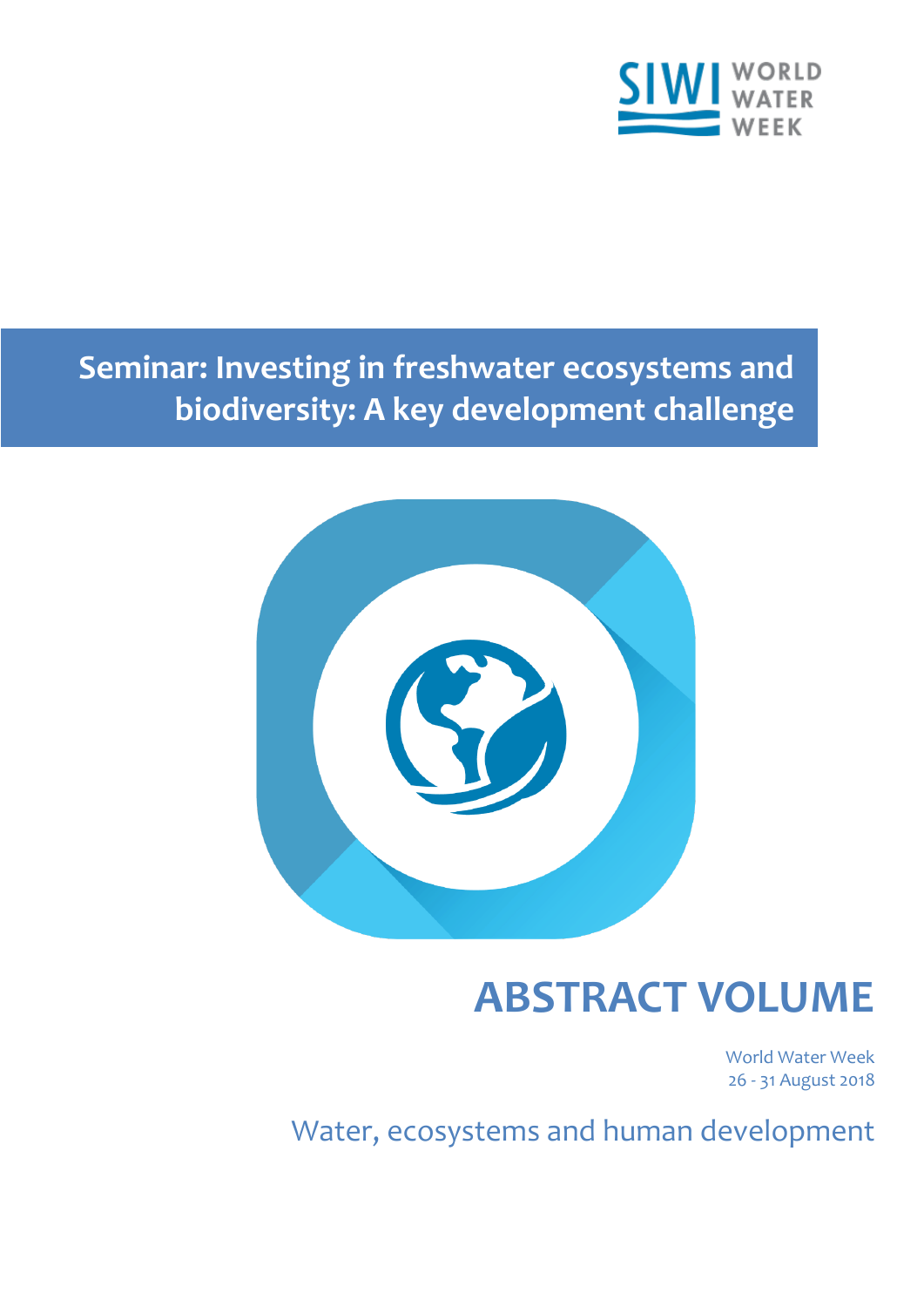# **Seminar: Investing in freshwater ecosystems and biodiversity: A key development challenge**

# **Contents**

| Making freshwater biodiversity in the Americas count: Safeguarding water security  13              |
|----------------------------------------------------------------------------------------------------|
|                                                                                                    |
| Understanding freshwater biodiversity and aquatic systems threats for enhanced decision-making  17 |
|                                                                                                    |
|                                                                                                    |
|                                                                                                    |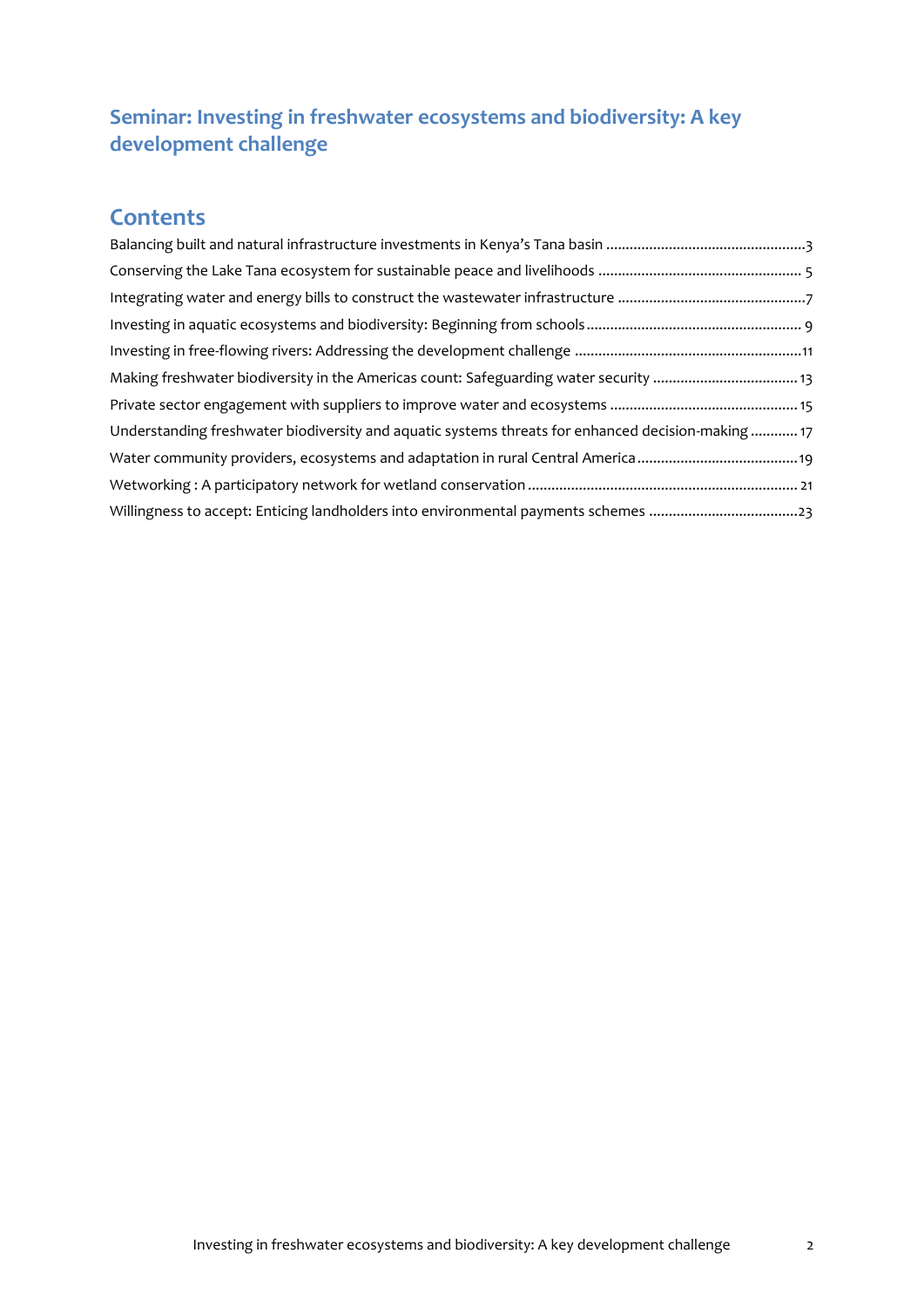# <span id="page-2-0"></span>**Balancing built and natural infrastructure investments in Kenya's Tana basin**



Presenting Author:

Prof. Julien Harou, University College London, University of Manchester, United Kingdom Co-Authors: Dr. Matthew McCartney, International Water Management Institute, United Kingdom Dr. Anthony Hurford, University of Manchester, United Kingdom

# **Keywords**

ecosystem services, systems modelling, water infrastructure investment planning, climate change, decision making under uncertainty

# **Highlights**

- A water system model of the Tana Basin and multiple performance metrics, including ecosystem services, were co-developed with stakeholders
- A multi-criteria search algorithm used the model to evaluate basin development interventions (assets/policies) and maximise system performance.
- Performance trade-offs implied by different infrastructure investments were interactively visualised for stakeholders to deliberate.

# **Introduction and objectives**

Ecosystem service impacts of built water infrastructure can be significant, yet these rarely receive equal consideration in comparative technical or economic analysis of development options. The WISE-UP to Climate project spent four years developing and demonstrating a new approach to river basin planning in Kenya's Tana Basin. This uses the best available system-scale impact evaluation to better inform decision makers about the trade-offs inherent to their system's development. The objective was to show the advantage of a combined built and natural infrastructure design approach to address water-energy-food security, ecosystem service protection, and climate resilience.

#### **Methodology approach**

A system model was co-developed with diverse national and basin stakeholders. This involved mapping locations of key ecosystem service provision, and deriving benefit functions evaluating how services are impacted by varying river flow or reservoir storage. Stakeholder interactions took place through bi-annual Action Learning groups and bilateral meetings. Different plausible scenarios of hydrological inflows were generated by downscaling GCM data for the 2050s and passing the resulting precipitation and temperature data through a basin-wide hydrological model. The system model was coupled to a multi-criteria search algorithm to identify efficient and robust interventions based on several performance.

#### **Analysis and results**

The output of the search is a set of efficient and robust interventions and their performance over the range of scenarios tested. These outputs are interactively visualised to allow intuitive exploration of the complex relationships between competing interests. Understanding these relationships can help reduce unintended consequences of interventions and develop more balanced 'performance-based' development plans. We facilitated multiple interactive sessions during Action Learning meetings to explore user responses to different types of results and visualisations. Users interacted with results in small groups or in an open plenary forum. Stakeholder responses were used to narrow down a range of acceptable system performance tradeoffs considering the various stakeholder objectives. The resilience of promising interventions identified by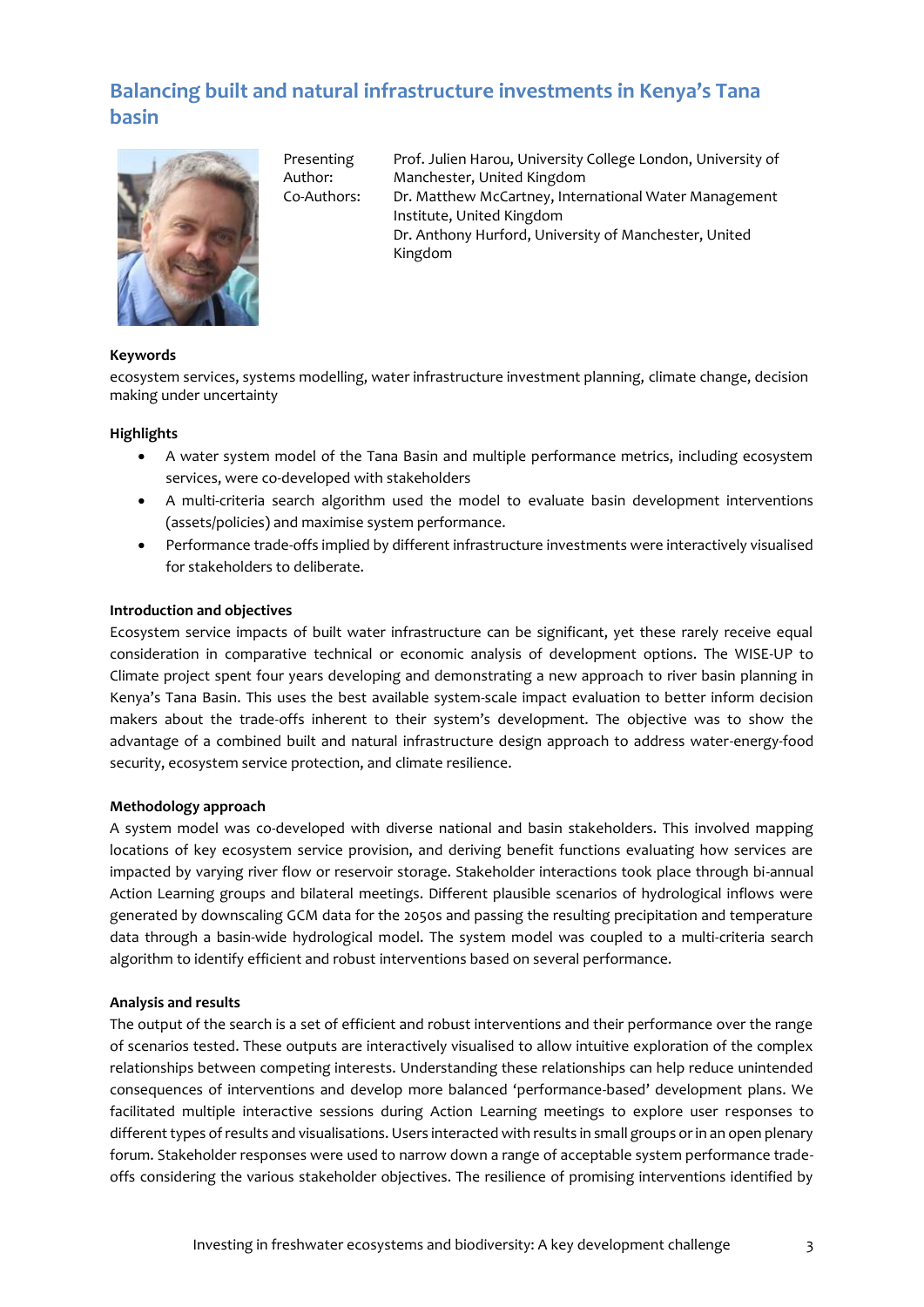the automated filtering were assessed with further stress testing simulation. Flooding is the driver of most ecosystem services in the lower Tana, and is projected to be increased by climate change. This means more benefits may become available overall, but decisions will need to be made about how best to balance benefits between different interests in the basin. Ecosystem services rival hydropower for monetary value and have distributional effects so the appropriate balance needs to be carefully considered.

# **Conclusions and recommendation**

Taking a performance-based approach to basin intervention design showed how portfolios of combined built and natural infrastructure could better support water-energy-food security, biodiversity conservation, and climate resilience. An Action Learning process was used to align technical analysis with stakeholder needs and to provide regular feedback and iteration on model development and results. The work shows how decisions about balancing the multiple benefits from proposed water resources system interventions under future uncertainty, e.g. from climate change, could be effectively informed by the proposed approach.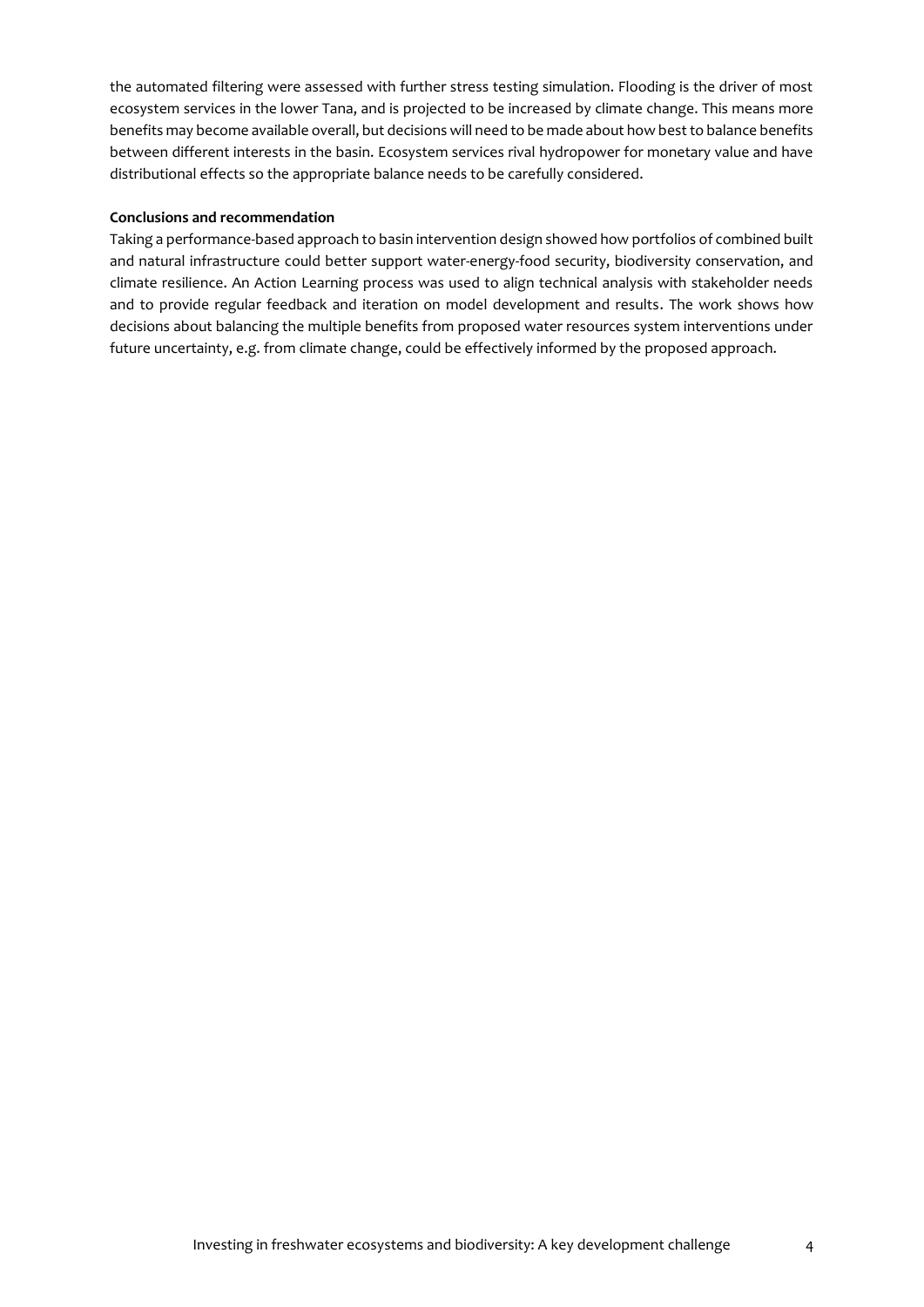# <span id="page-4-0"></span>**Conserving the Lake Tana ecosystem for sustainable peace and livelihoods**



Presenting Author:

Mr. Mersie Ejigu, Partnership for African Environmental Sustainability (PAES), Ethiopia Co-Authors: Dr. Belayneh Ayele, Associate Professor of Forestry, Bahir Dar University

# **Keywords**

Freshwater ecosystem, biodiversity conservation, peace, sustainable livelihoods, siltation

# **Highlights**

Ethiopia's Lake Tana faces serious threats arising from encroachment, loss of wetlands; heavy deforestation in the upper catchment areas and consequent siltation from feeder-rivers; unsustainable investment patterns; and water hyacinth. Climate change added, the Lake would disappear in the very near future with catastrophic species, socioeconomic and political impacts.

# **Introduction and objectives**

In 2007-2010, FESS launched an environmental security assessment study of Lake Tana, Ethiopia to determine threats and implications for socioeconomic, cultural, environmental and political wellbeing of the country and the Nile riparian countries. The study used a multiphase analytical tool that combines data gathering and field interviews. Serious degradation of wetlands around the Lake and its catchment have posed extensive threats, now, made worse by water hyacinth invasion. This paper reviews current situation; establishes a case for conservation of the Lake's water ecosystem as a critical tool for sustainable peace and development; and proposes holistic and actionable set of recommendations.

#### **Methodology approach**

The study involves literature review, analysis of primary and secondary data including household surveys and community focused group discussions guided by the Environmental Security Assessment Framework (ESAF) developed by FESS. ESAF analyzes multiple dimensions of stability and instability (social, economic, political) and links them to losses of environmental resources (water, land, forests) that may arise from overuse, abuse or misuse of them. These changes in resource conditions are treated as a continuum, with instability, heightened tensions, turmoil, and conflict. The ESAF proceeds through eight phases including generating scenarios that project potential environmental security trajectories over the years.

#### **Analysis and results**

Lake Tana, Ethiopia's largest water body, accounts for 50 percent of the total inland waters in the country, provides livelihoods to close to 5 million people and supports substantive fishing industry and significant hydropower energy. The Lake area and its 37 islands are home to 20 ancient Ethiopian Orthodox Church monasteries - a cultural heritage of national and global significance. Threats to the Lake include: (a) decrease in water levels owing to high population growth and unplanned investment; (b) unsustainable traditional and extensive cultivation practices at the backdrop of growing demand for food; (c) deforestation, soil and water erosion in the upper catchment and consequent siltation from feeder rivers; (d) water quality deterioration, prevalence of waterborne diseases, pollution from poor waste management and improper damping ; (e) destruction of wetlands that are natural breeding and feeding grounds for fish and bird species; (f) water hyacinth (Eichornia crassipes); and (g) deficient property rights and institutions. Diminished Lake Tana waters and biodiversity loss negatively impacts livelihoods and food security of surrounding communities and the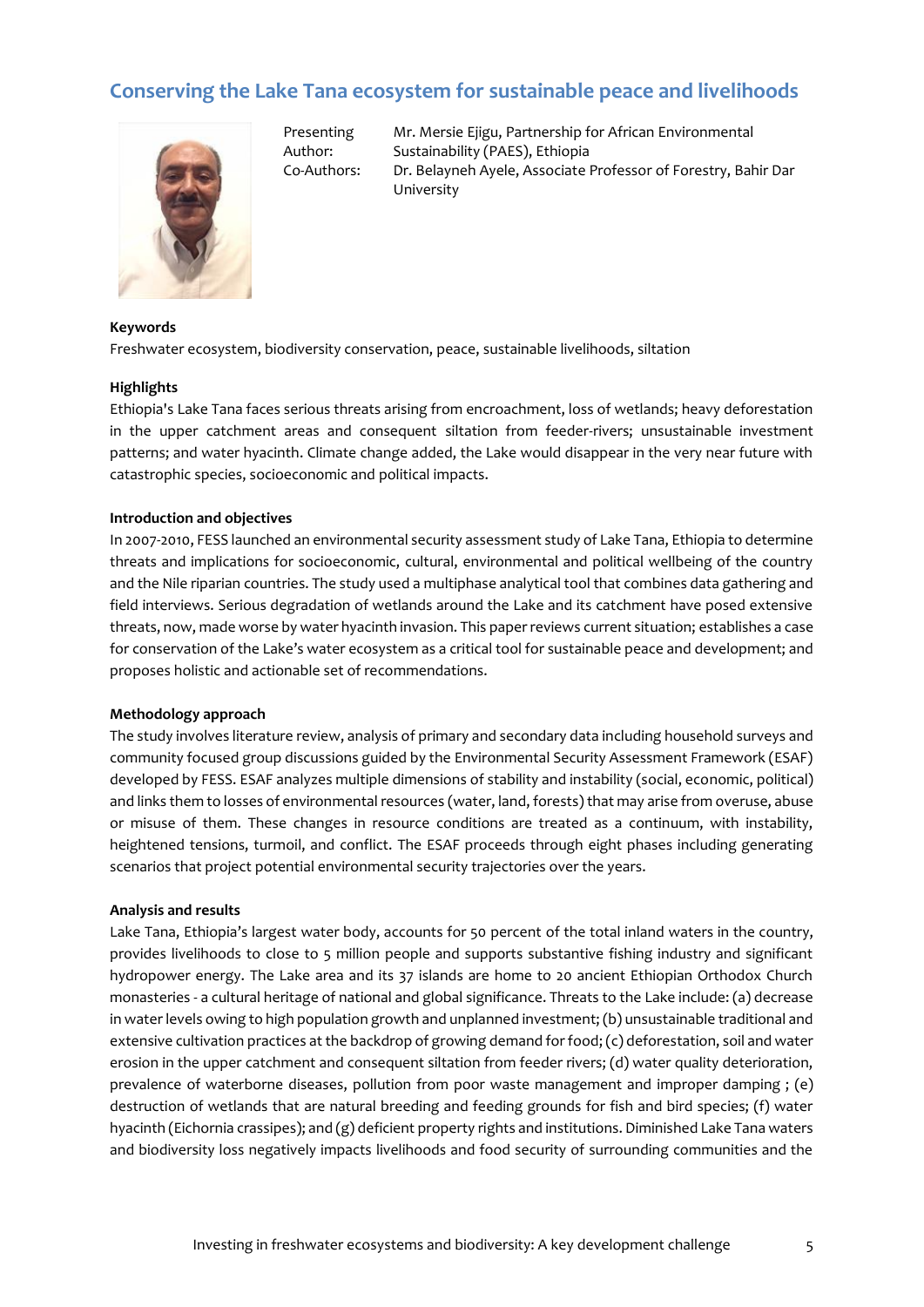country at large, ecosystem services and functions provided by the Lake; unique cultural heritage and ancient monasteries and downstream riparian countries, Sudan and Egypt heightening tensions and conflicts.

# **Conclusions and recommendation**

The paper highlights the urgent need for a holistic and coordinated local and global investment action to conserve the Lake's biodiversity and ecosystem based on best practices; greater cross-sectoral understanding of threats and impacts and the critical importance of conservation -that conservation enhances economic growth and societal wellbeing rather than derailing them. Investment in conservation combined with stronger policies and institutions would help build regional peace; ensure sustainable livelihoods; improve food security; save unique species from extinction; restore the country's cultural heritage - a major foreign exchange earner and help the country achieve its development goals of economic growth and transformation.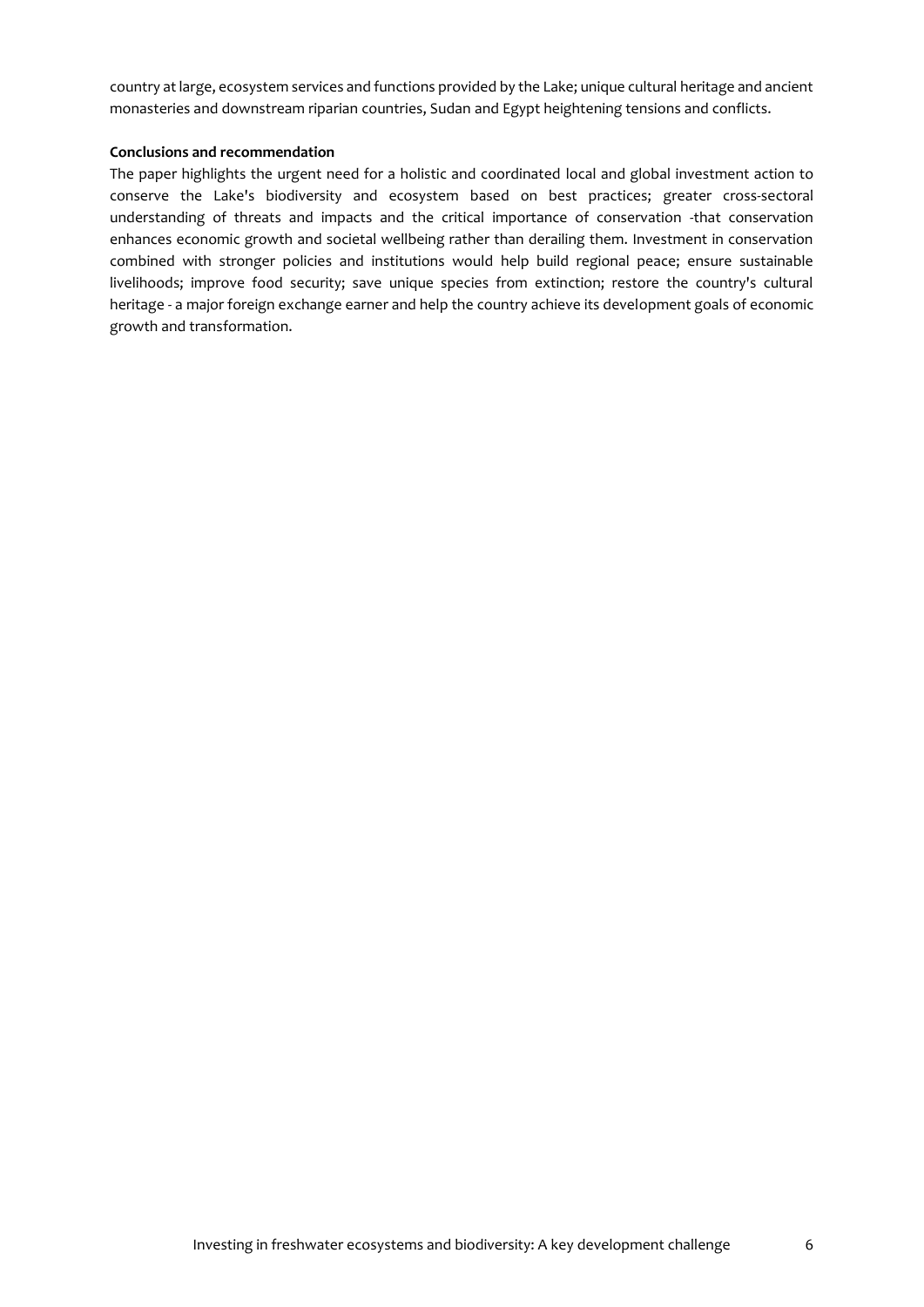# <span id="page-6-0"></span>**Integrating water and energy bills to construct the wastewater infrastructure**



Presenting Author:

Mr. Mouloud Nouraki, Amendis, Morocco

Co-Authors: Bouchra Drissi Kamili, Tangier, Morocco

**Keywords** wastewater, finance, energy, tariff, cost

# **Highlights**

Wastewater treatment in Tangier is a paramount objective for environmental protection and tourism reasons. However, only half of sanitation needs are covered by the rate payers, requiring local authorities to develop a specific tariff scheme to cover the remaining costs. This puts the ecosystems services at risk.

# **Introduction and objectives**

In 2002, Tangier wastewater from over a million inhabitants was discharged into the natural environment without treatment and the sanitation service coverage rate was 79%, with unsustainable impacts on tourism and environment. At this time, Tangier entrusted the construction and operations for the distribution of drinking water, electricity and liquid sanitation services to Amendis (Veolia Morocco) for 25 years. The key requests of the contract are more widespread access to wastewater services and decreased pollution of the coastline. The contract objectives request the utility to be self-financing and to maintain a financial balance of the outsourced management.

# **Methodology approach**

The master planning studies for liquid sanitation identified the sewage infrastructure needed to restore the natural environment and minimize the pressure on resources through reuse of treated wastewater. The contract provides that the tariff is set by the authorities, and that the investment program is covered by bills and self-financing generated by the operation of the services. Since the wastewater activity alone does not cover all its costs, the authorities decided to use the integration of the water and electricity activities under one contracting mechanism to cover this financing gap.

# **Analysis and results**

The contract sales-revenue splits 78% from electricity, 18% from water, and 4% from wastewater management, whereas the latter represents 49% of the 640 million Euros investments program over the 25 years of the contract. However the wastewater management activity alone only generates 172 million Euros, including 42 million Euros in cash flow and 130 million Euros from customer bills, for investment.

The financing gap of 143 million Euros is covered by the surplus generated by the electricity activity (92%), and to a lesser extent, by the drinking water bill. This deliberate choice by local authorities, validated by regulators, to set an electricity tariff which allows this financial transfer, was paramount to clean the coastline.

The plan has attained its final phase with the completion of a pre-treatment station with outfall at sea, the extension of the treatment plant with tertiary treatment, 50 pumping stations and 1,700 km of infrastructure and distribution networks. The sanitation service rate reached 99% coverage at the end of 2017. Projects for the reuse of treated water for the watering of golf courses and green spaces are also operational, allowing an additional saving of drinking water.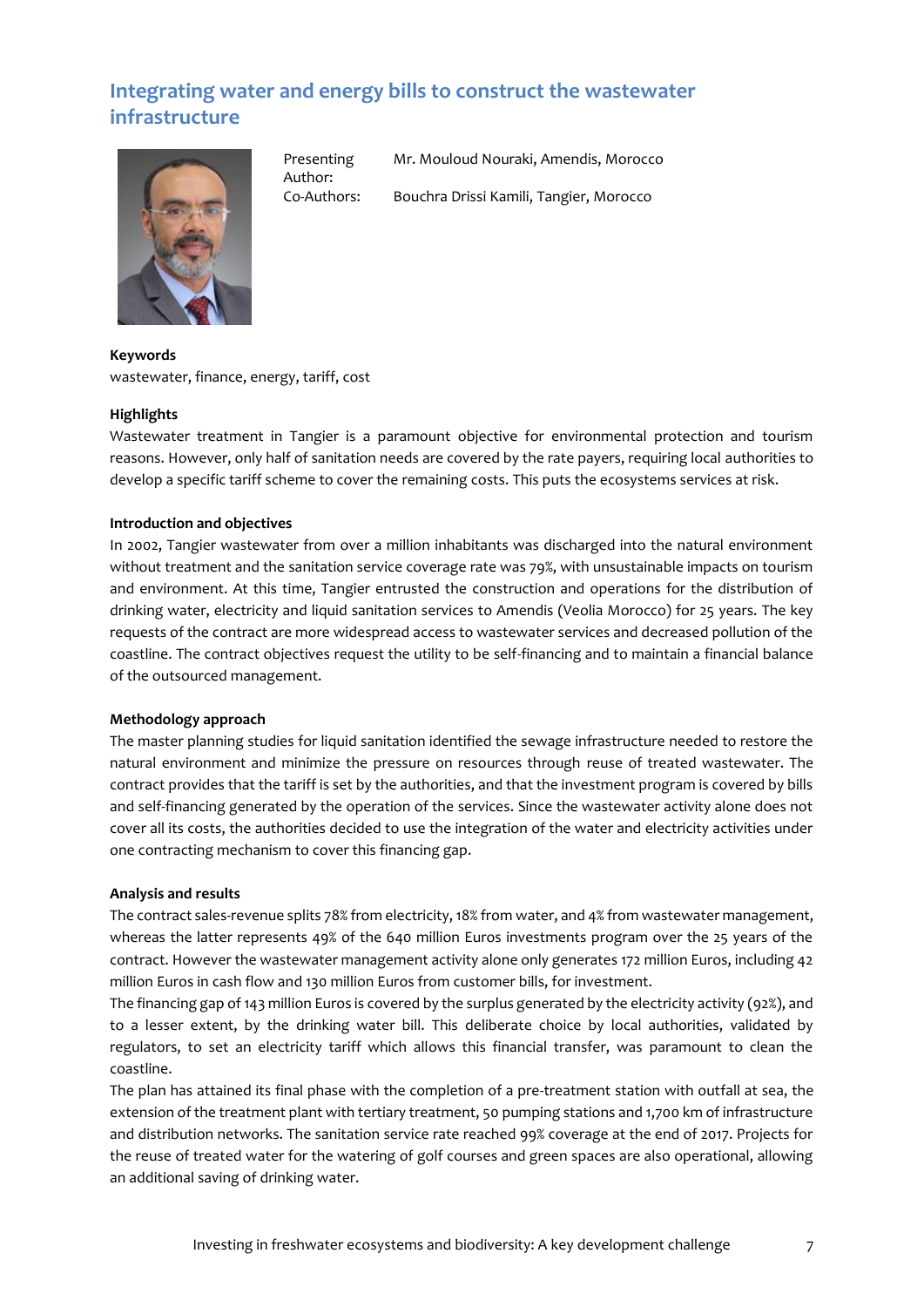#### **Conclusions and recommendation**

In Tangier, an affordable approach to the preservation of the aquatic environment and access to sanitation services is being achieved thanks to the integration of water and electricity services within the framework of a multi-service contract. This contract currently meets its objectives of greater access to liquid sanitation services and reduced discharges to the natural environment, thus enhancing local ecosystems. This solution may apply to other regions where sanitation infrastructure is not sufficiently developed and a lack of access to liquid sanitation is combined with insufficient revenues.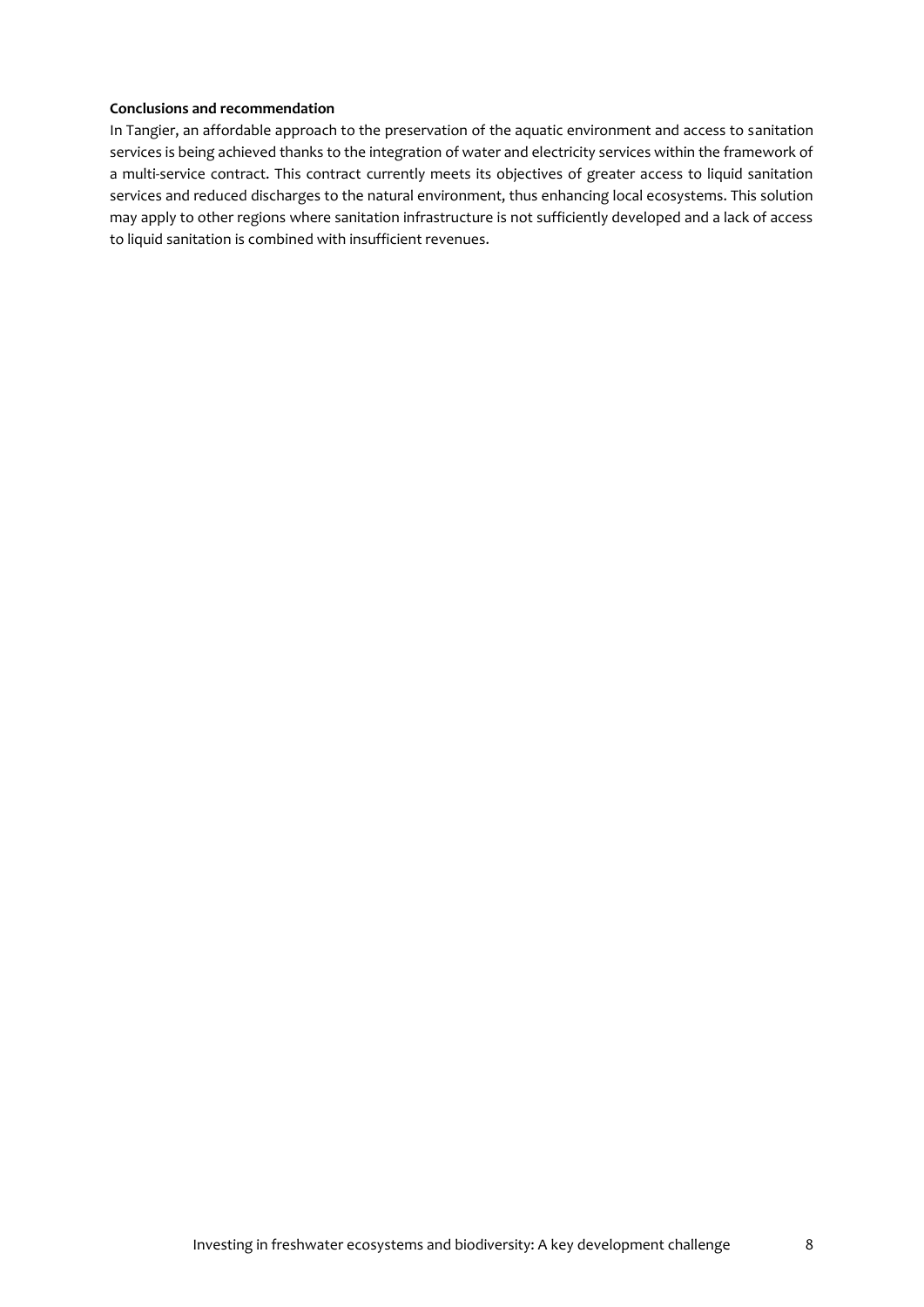# <span id="page-8-0"></span>**Investing in aquatic ecosystems and biodiversity: Beginning from schools**

Jammu, India

Ms. Neetika Sharma, Government High School, Mahin Sarkar,

Presenting Author:

Co-Authors:



# **Keywords**

Investing in aquatic ecosystems, Biodiversity, Schools, Fresh water, Sustainable human development

#### **Highlights**

Study conducted in four schools showed that, on an average, 92%, 86% and 78% of the students, undergoing courses in aquatic-ecosystem management, gained very good knowledge of awareness, understanding and appreciation of the ecosystem management and, could become future preservers of ecosystem and biodiversity. Investment should begin from schools.

# **Introduction and objectives**

Freshwater ecosystems are important for global biodiversity and provide essential ecosystem services. These ecosystems are vulnerable to the impacts of climate change, which may trigger irreversible regime shifts due to which biodiversity and ecosystem services may be lost. Freshwater ecosystems, including streams, rivers, lakes, riparian areas, and other wetlands, are highly vulnerable to stressors such as eutrophication, species invasion, land-use change, and increasing temperatures. Worst-case scenarios depict an erosion of resilience of freshwater ecosystems, affecting the ecosystem services in the future. I studied how schools can raise nurseries of future budding water-ecosystem-preservers and decision-makers in natural resources management.

#### **Methodology approach**

Four schools were selected for the study. Two batches, comprising 50 boys and 50 girls each, were selected from each school. Curriculum on water ecosystem management was introduced in two schools while the students from other two schools were not taught this syllabus. The curriculum included courses on aquatic ecosystem management, including fresh water with main emphasis on awareness, understanding, appreciation, evaluation and solution. Greater emphasis was placed on the improved management of blue (harvestable) and green (soil water, plant use) water, and this applied at all scales of water management. Environmental, economic, and social dimensions of sustainability were included.

#### **Analysis and results**

On an average, 92%, 86% and 78% of the students, undergoing courses in water ecosystem management, had very good knowledge of awareness, understanding and appreciation of the water ecosystem management compared to 14%, 16% and 18% of those students who did not undergo the course, respectively. Evaluation of the project showed that the water-use efficiency has increased in the area where curriculum on water ecosystem management was introduces by increased demand management, improved infrastructure, improved water productivity of agriculture, minimizing the water intensity (embodied water) of goods and services, concentrating food production in areas of high productivity, and planning for climate change. At the local level, people are becoming more self-sufficient by harvesting rainwater and reducing use of mains water. Human impact on ecosystem services was managed by approach is based largely on information gained and management of consumption of resources. Resource management was applied at many scales, from economic sectors like agriculture, to work organizations, the consumption patterns of households and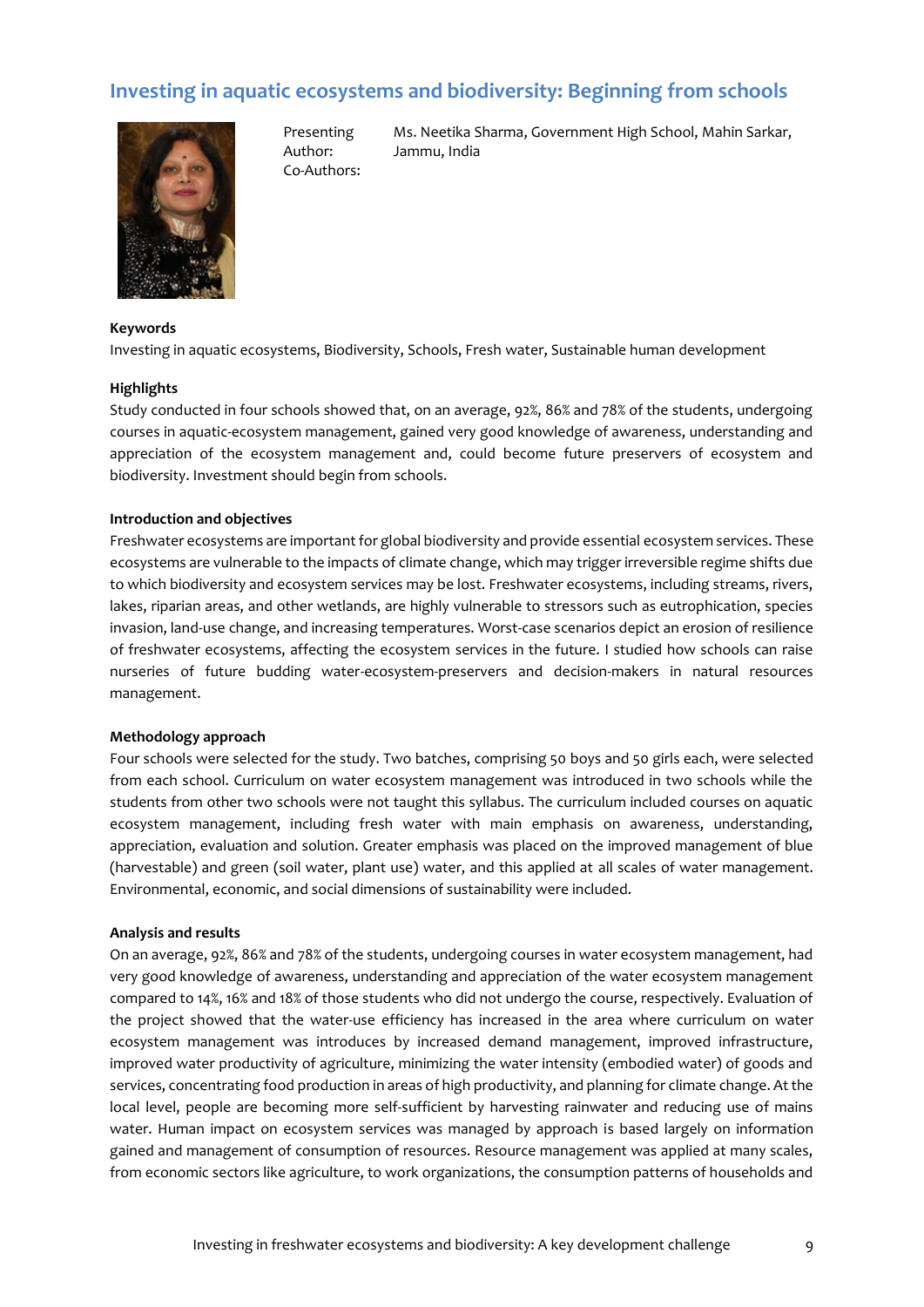individuals and to the resource demands of individual services. The underlying driver of direct human impacts on the environment is human consumption which was reduced by making the full cycle of production, use and disposal more sustainable.

# **Conclusions and recommendation**

For humans, sustainability is the long-term maintenance of wellbeing, which has environmental, economic, and social dimensions, and encompasses the concept of stewardship, the responsible management of resource use. One of the most promising methods of reaching such a state of sustainability is through technology, which provides the means for modifying the natural environment for human purposes and a wide range of consumer products and services. With human interventions, the ecosystems are under extreme pressure, resulting in deteriorated ecosystem services. It is high time that educating the people about the sustainable water ecosystem management, is started from their childhood in schools.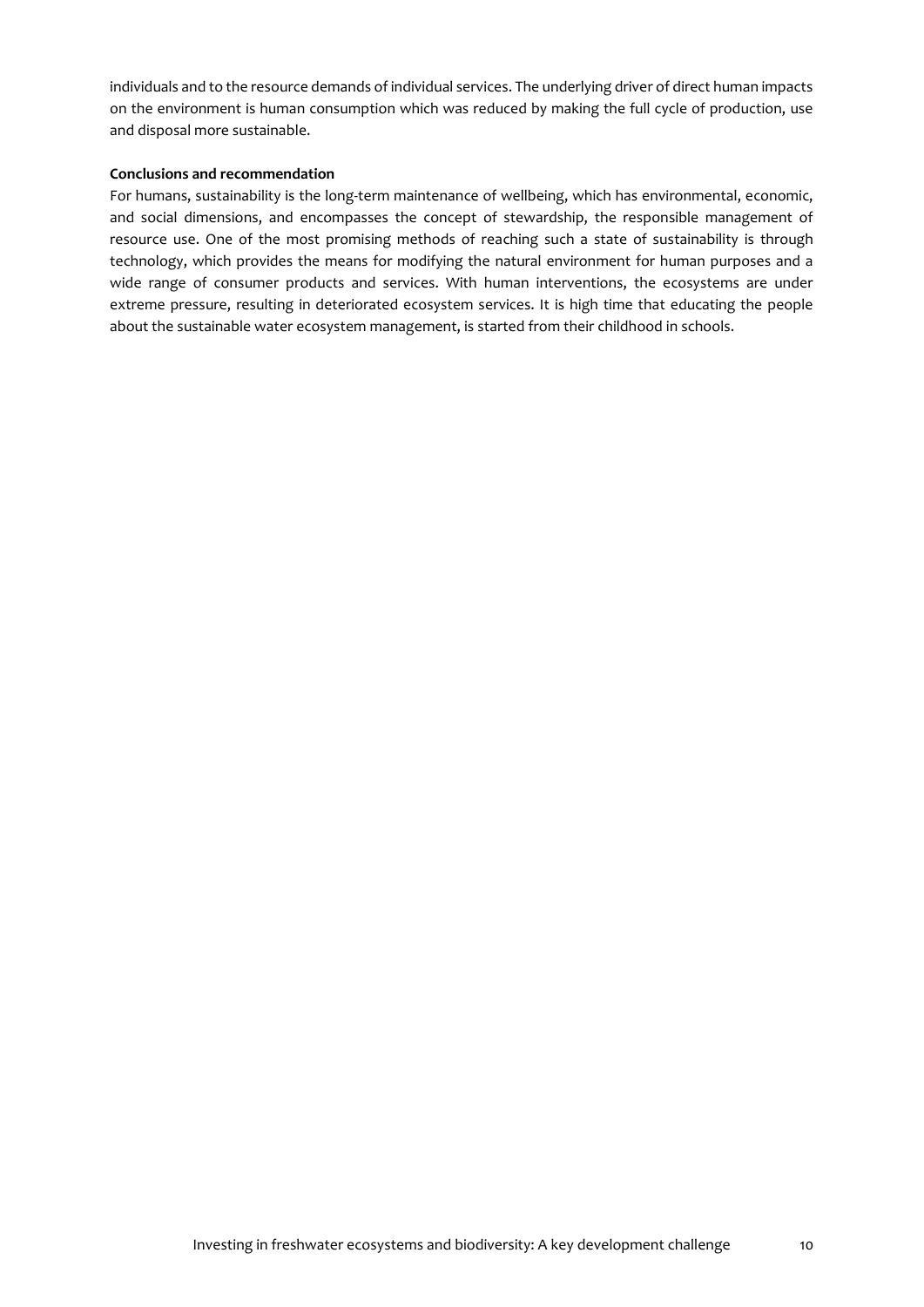# <span id="page-10-0"></span>**Investing in free-flowing rivers: Addressing the development challenge**



Presenting Author:

Ms. Michele Thieme, World Wide Fund for Nature, United States Co-Authors: Dr. Guenther Grill, McGill University, Canada

Dr. Bernhard Lehner, McGill University, Canada

#### **Keywords**

river connectivity, infrastructure, basin planning, species migration, natural flows

#### **Highlights**

- River connectivity and free-flowing rivers have declined and will further decline with planned infrastructure
- Only 36% of long rivers (>1000 km) remain free-flowing and only 23% free-flowing and connected to the ocean
- Results of this study, including new connectivity metrics and methods, provide critical inputs for more sustainable river basin

#### **Introduction and objectives**

Rivers are 'arteries of the Earth', critical to sustaining aquatic ecosystems and many societal and economic services. However, many benefits, like sediment supply to deltas, fisheries and biodiversity, require freeflowing river networks, while others, like water supply and hydropower, require hard infrastructure that disrupts river connectivity and ecosystem processes. Loss of river connectivity has been associated with loss of freshwater species in the US and Europe where rates of species extinctions are particularly acute. Safeguarding and restoring river connectivity and free-flowing rivers (FFRs) is a grand management challenge, made urgent by accelerated hydropower development and unprecedented declines in freshwater biodiversity.

#### **Methodology approach**

We define FFRs as rivers where natural aquatic ecosystem functions and services are largely unaffected by changes to fluvial connectivity allowing an unobstructed exchange of material, species and energy. We analyzed five main pressures that affect river connectivity and for which global data were available: (a) river fragmentation; (b) flow regulation; (c) water consumption; (d) road construction; and (e) urbanization for all river reaches (8.5 million reaches, average 4.2 km long); combined these indicators into a connectivity status index (CSI); and evaluated FFRs to be rivers which maintained a CSI level of 95% along their length from source to outlet.

#### **Analysis and results**

Long (>1,000 km) rivers are the most threatened with only 36% remaining free-flowing and only 23% freeflowing and connected to the ocean. With buildout of planned large dams, these numbers drop further to only 24% of long rivers remaining free-flowing and 18% free-flowing and connected to the ocean. These results reinforce the urgent imperative for concerted global and national strategies to maintain and restore river connectivity and FFRs around the world if we are to sustain freshwater species, river ecosystems and the services that they provide. We recommend three concrete actions: the incorporation of river connectivity metrics in dam and energy planning with the aim to maintain or restore connected networks of FFRs; reoperation of infrastructure where it exists to mimic the natural flow regime; and strategic removal of aging infrastructure to reconnect rivers and floodplains. The global results are limited by the accuracy of global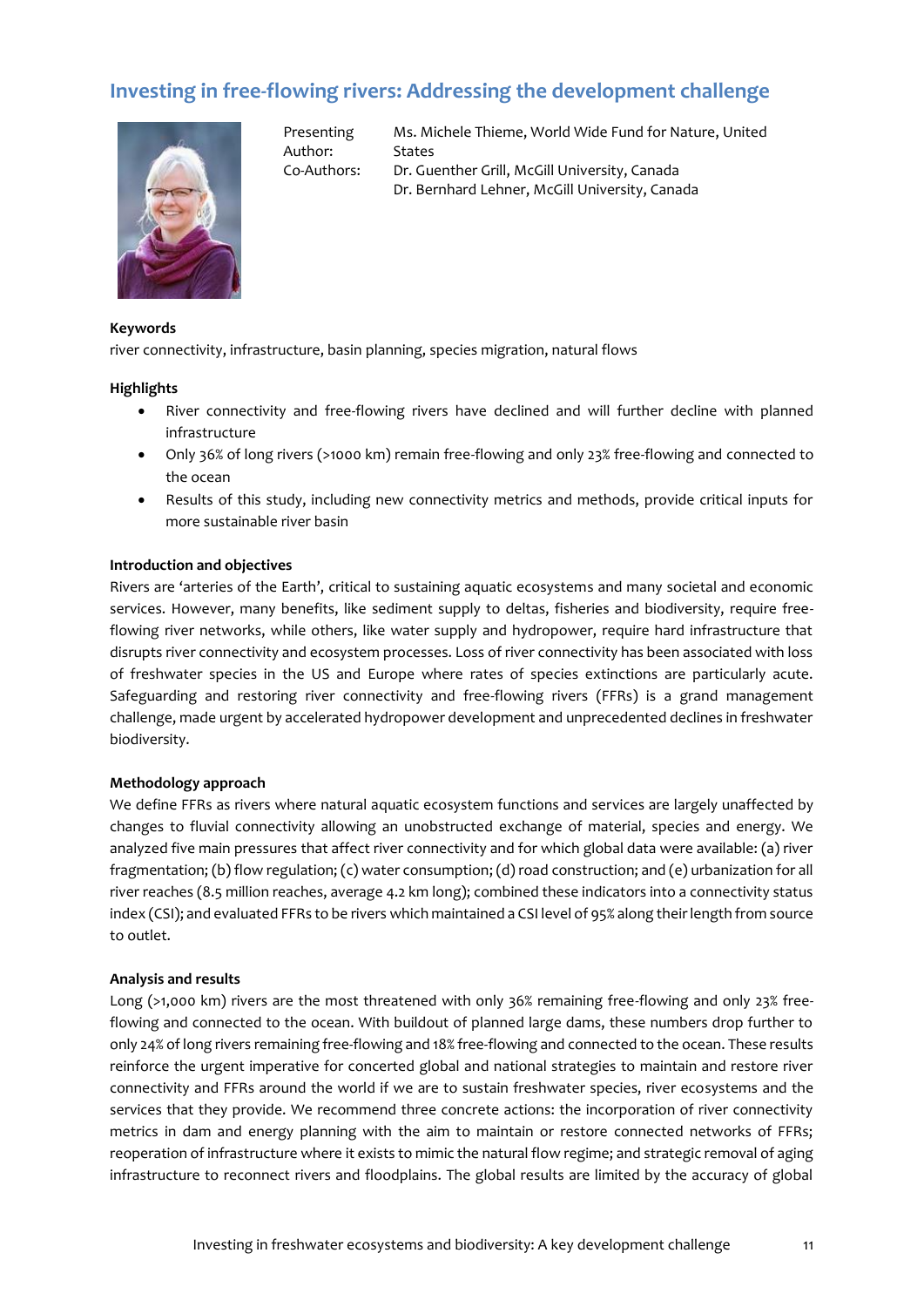data inputs; however, the methods and metrics can and are being applied in specific basins using better local data. Application at the basin scale and incorporation into ongoing planning processes are helping to elucidate trade-offs in development planning and finding more sustainable options that deliver across a range of SDGs.

# **Conclusions and recommendation**

Concerted and coordinated action by a range of actors is required to deliver across the SDGs while simultaneously improving the state of freshwater biodiversity and meeting CBD targets. Economic and development planning agencies, environmental authorities, hydropower developers and engineering firms, civil society and academia, financial institutions and water resource managers each have a unique role and can contribute to ensuring that connected river networks and associated services are maintained or restored.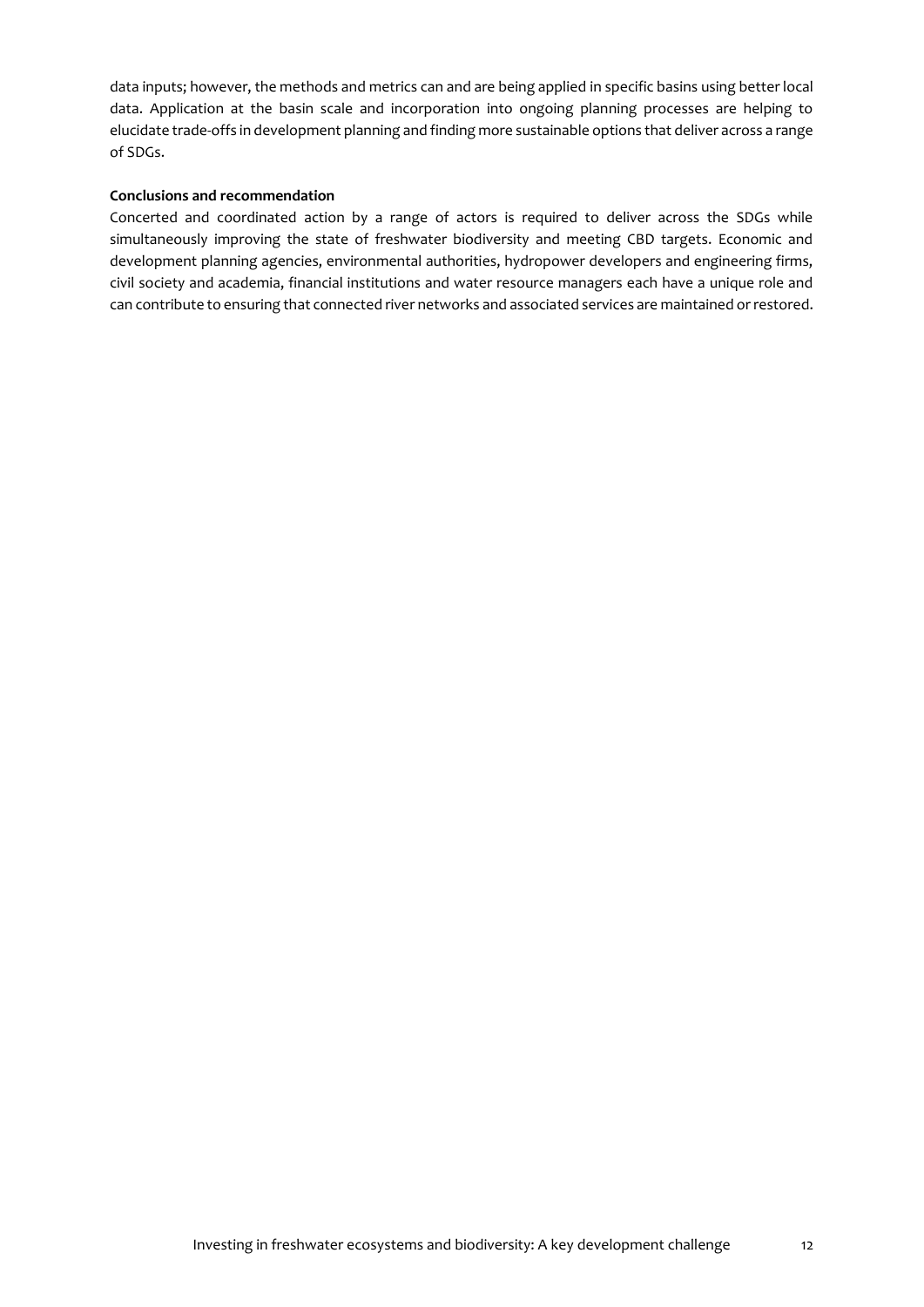# <span id="page-12-0"></span>**Making freshwater biodiversity in the Americas count: Safeguarding water security**



Presenting Author:

Dr. Vanesa Rodriguez Osuna, The City College of New York, CUNY, New York, USA, Bolivia Co-Authors: Prof. Charles Vorosmarty, The City College of New York, United States Dr. Anthony Cak, The City College of New York, United States Dr. Zachary Tessler, The City College of New York, United States Ms. Pamela Green, The City College of New York, United States Dr. Fabio Corsi, The City College of New York, United States, Italy Prof. Siobhan Fennessy, Kenyon College, United States

# **Keywords**

water governance, watershed services, ecosystem protection and restoration, societal values, watershed conservation

# **Highlights**

- Policy-relevant knowledge of the contribution of freshwater biodiversity and ecosystem services to the economy, water security and well-being of people in the Americas
- Identification of governance opportunities with high potential to guarantee water security and ecosystem's health
- Lessons learned from a science-policy assessment and its implications for freshwater systems conservation

### **Introduction and objectives**

The American continent has the largest proportion of freshwater resources, extent of rainforest, extensive wilderness areas and is home to outstanding biodiversity. However, the contribution of such extraordinary biodiversity to human well-being has been largely unexplored, despite their accelerated loss and degradation. Our objective is to provide policy-relevant knowledge by evaluating the contribution of freshwater biodiversity and ecosystem services to the economy, water security and well-being of people in the Americas. We also aim to identify opportunities for improving environmental governance, addressing linkages between land and water resources, which are strongly connected to the achievement of Aichi targets and SDGs.

#### **Methodology approach**

The first regional assessment from the Intergovernmental Science-Policy Platform on Biodiversity and Ecosystem Services (IPBES) evaluated the current state of knowledge about biodiversity and ecosystem services in the American continent. We made a literature-based synthesis to expand the major initial findings of this assessment related to freshwater biodiversity and the role of ecosystem services in supporting economies, livelihoods and water security. This synthesis focused on responding policy-relevant questions posed by decision makers, essential for unleashing opportunities that can guarantee water security and ecosystem's health, working towards improved governance and the protection and sustainable use of freshwater systems in the Americas

#### **Analysis and results**

Nature in the Americas underpins regulating functions highly relevant to environmental processes that are essential to human water security. Forests and wetlands are the ecosystems most recognized for their role in the regulation of freshwater supplies. Conserved areas are key for providing drinking water for several cities in the Americas, and wetlands deliver well-documented benefits in waste treatment, acting as natural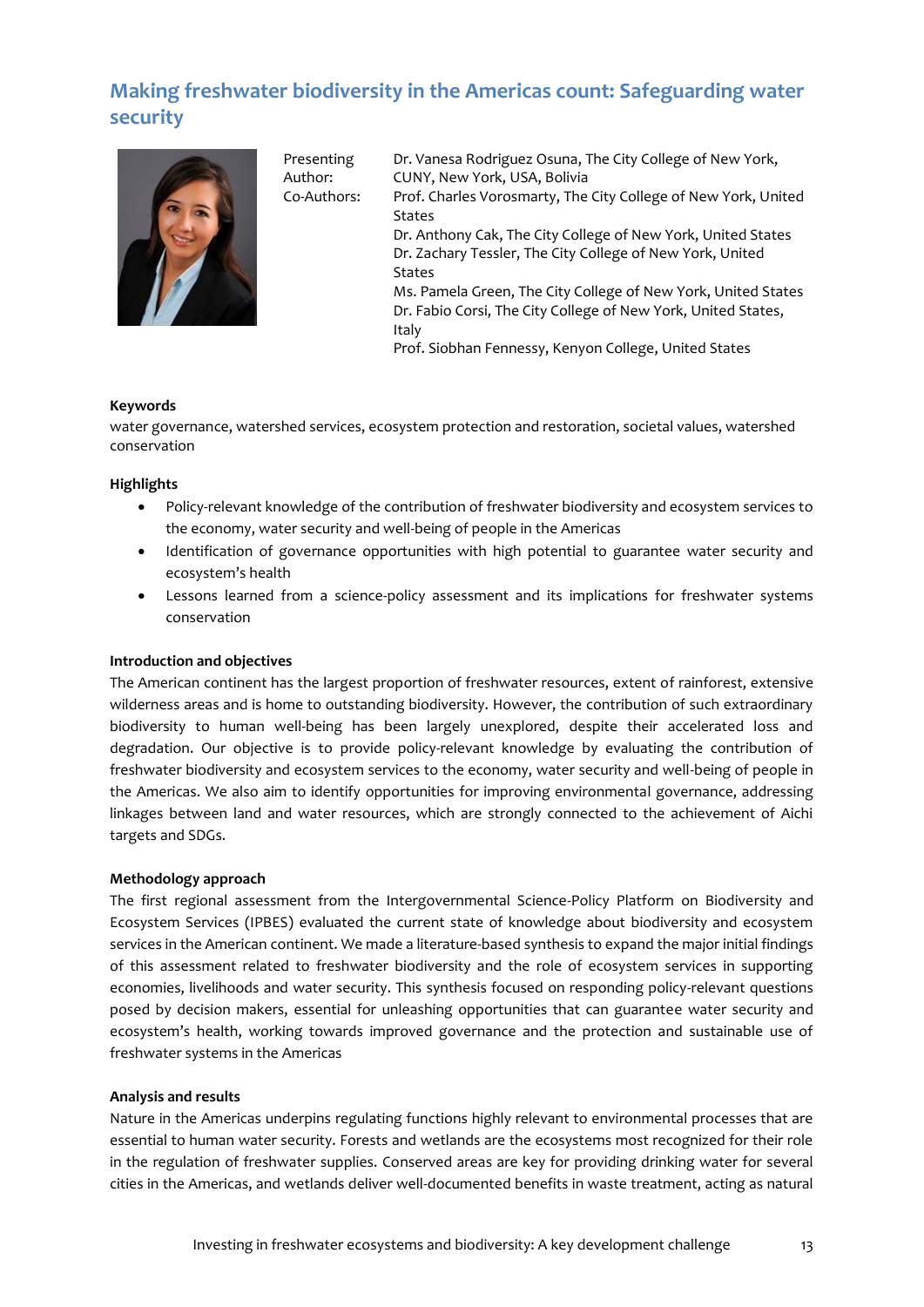water purification plants. The flows emanating from freshwater ecosystems are also important for energy production. However, these benefits have been undervalued and severely threatened by extractive uses and exacerbated by climate change. Severe water scarcity is already experienced in several urban areas across the Americas. Furthermore, the importance of this region as commodity producer places additional pressure on freshwater resources for irrigation. Increasing agricultural production has resulted in high nutrient loading to rivers and streams, as well increased use of agrochemicals, both with negative consequences for ecosystem function and water quality.To address these water security challenges, policies such as protected areas, watershed protection initiatives, offset and compensation and ecosystem restoration, have been implemented and have provided several opportunities that benefit societies. However, prioritizing societal benefits to meet human water security can also bring environmental degradation and costly remediation.

#### **Conclusions and recommendation**

Fresh water resources in the Americas enable economic growth and sustain livelihoods of over a billion people, yet they are poorly recognized or quantified. A broader view of the importance of freshwater systems that account for societal challenges is required. Protected areas provide tangible benefits such as clean drinking water and associated watershed services, but if they are not designed carefully, these benefits may come at the cost of displacing local communities. Successful policies to protect freshwater systems need to account for how societies value nature, negotiate interests, prioritize problems and find solutions that respect social, institutional and environmental settings.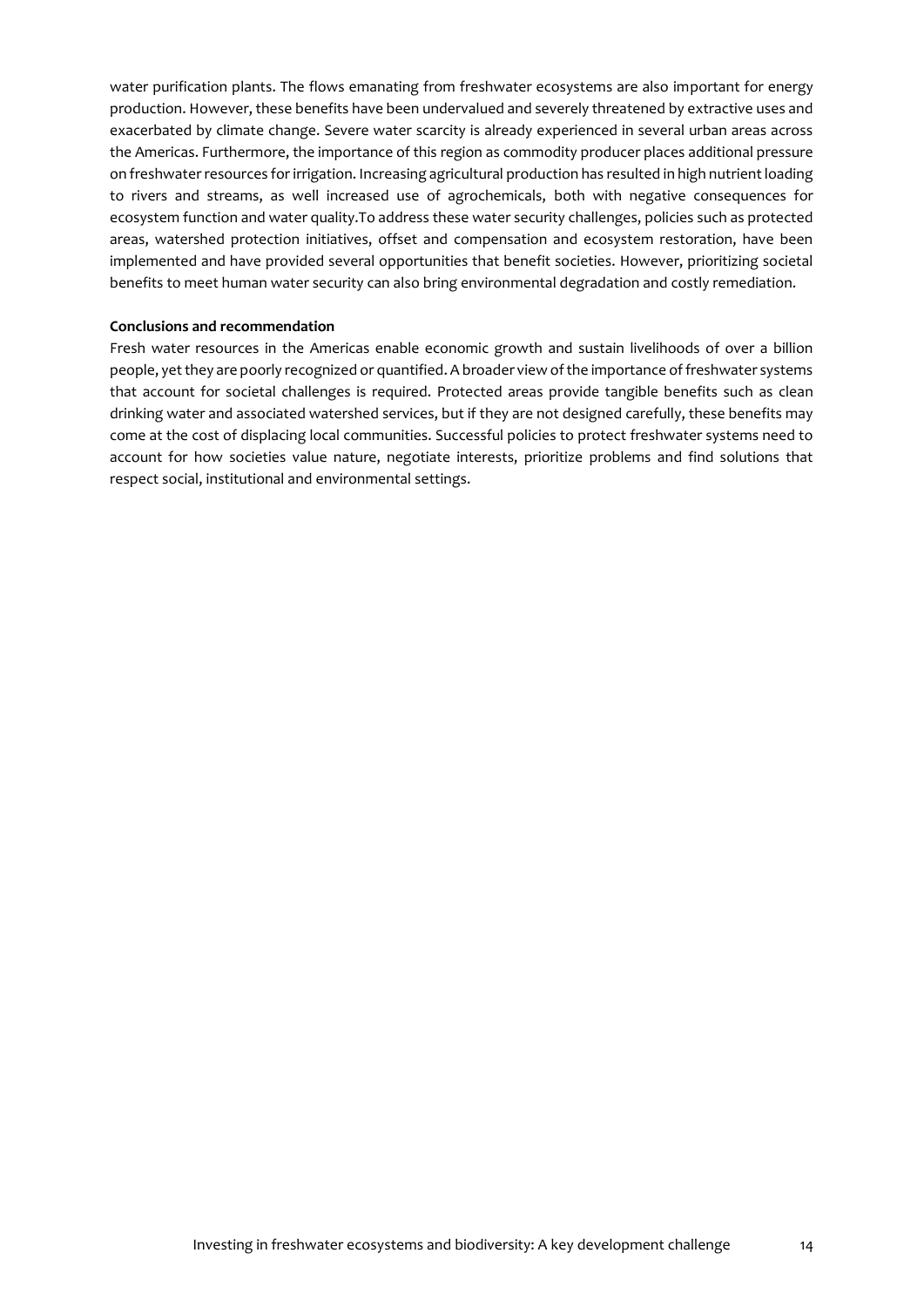# <span id="page-14-0"></span>**Private sector engagement with suppliers to improve water and ecosystems**



Presenting Author:

Ms. Wendy Larson, LimnoTech, LimnoTech, United States

Co-Authors: Ms. Lindsay Bass, WWF-US, United States

# **Keywords**

Agriculture, Supply Chain, Water, Ecosystems, Tools

# **Highlights**

- Case studies across a range of leading companies and sectors highlight best practice in collective action through supply chain engagement.
- User-friendly web-based tools provide practical and effective mechanisms for managing complex information and tracking progress.
- All parties benefit from improvements to ecosystems by reducing water-related risks.

# **Introduction and objectives**

Expansion of agricultural water use is contributing to widespread impacts on ecosystems. Agricultural producers and companies with supply chains that rely on agricultural products are facing growing business risks. Response actions that companies can undertake to mitigate these risks range from economic hedging mechanisms to enhancing water supplies in the value chain (Larson, 2012). Key challenges for companies with large global supply chains include how to most effectively engage with suppliers, measure improvements and develop metrics to track progress. This paper describes case studies and tools that illustrate best practices to address these challenges across a range of business sectors.

# **Methodology approach**

Over the past decade, the authors and colleagues have supported numerous global corporations and nongovernmental organizations in developing and implementing water stewardship strategies. This study was designed to document current 'best practice' related to engagement in the agricultural supply chain, based on this work and related initiatives. The key research questions include: What practices are currently being implemented, what processes are followed, and how effective are they? How have information, communication and technology (ICT) developments been applied to help facilitate supply chain engagement? The research framework involved independent research and interviews with water leaders in the corporate and NGO communities.

# **Analysis and results**

Corporate water stewardship to date has focused primarily on understanding and reducing water use in direct operations. Some companies are also 'balancing' water consumption through engagement with local stakeholders to support conservation projects in source watersheds (Bass and Larson, 2016). Leading companies understand the importance of going beyond direct operations to contribute to more sustainable management of shared freshwater resources in the supply chain, but they can be challenged by how to best engage where they do not have direct control. The complexity of global supply chains is a confounding factor. Sustainable-sourcing practices typically include procurement using supplier codes of conduct and third-party sustainability standards. Some businesses are engaging directly with producers to gather data and seek demonstration of continuous improvement based on various metrics. Recent years have seen an increasing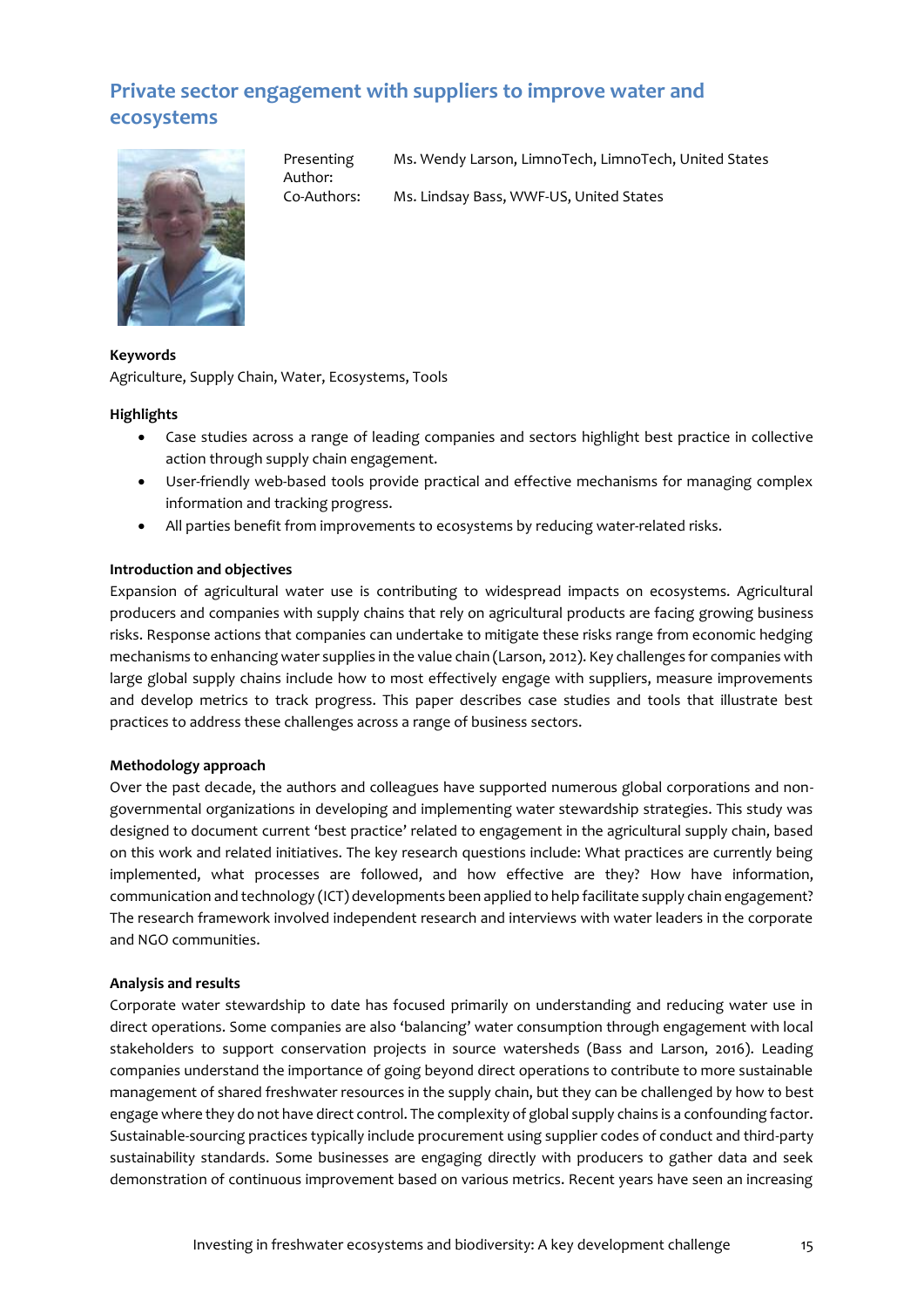number of NGO-led platforms and collaborations focused on sustainability in agricultural supply chains, providing tools and resources and opportunity for commodity-specific collective action. These and other examples of supplier engagement will be highlighted through case studies.

# **Conclusions and recommendation**

The scope and scale of supply chain engagement varies as much as companies vary in terms of products, geographic location, level in the supply chain, and corporate culture. The research conducted as part of this study does not represent a comprehensive review, rather it highlights notable examples of best practice in agricultural supply chain engagement. The study findings can help define appropriate approaches for engagement, and suggest opportunities for other companies to consider. Examining these successful case study examples is important because pre-competitive sharing of successes and lessons learned can help foster more widespread adoption of engagement practices.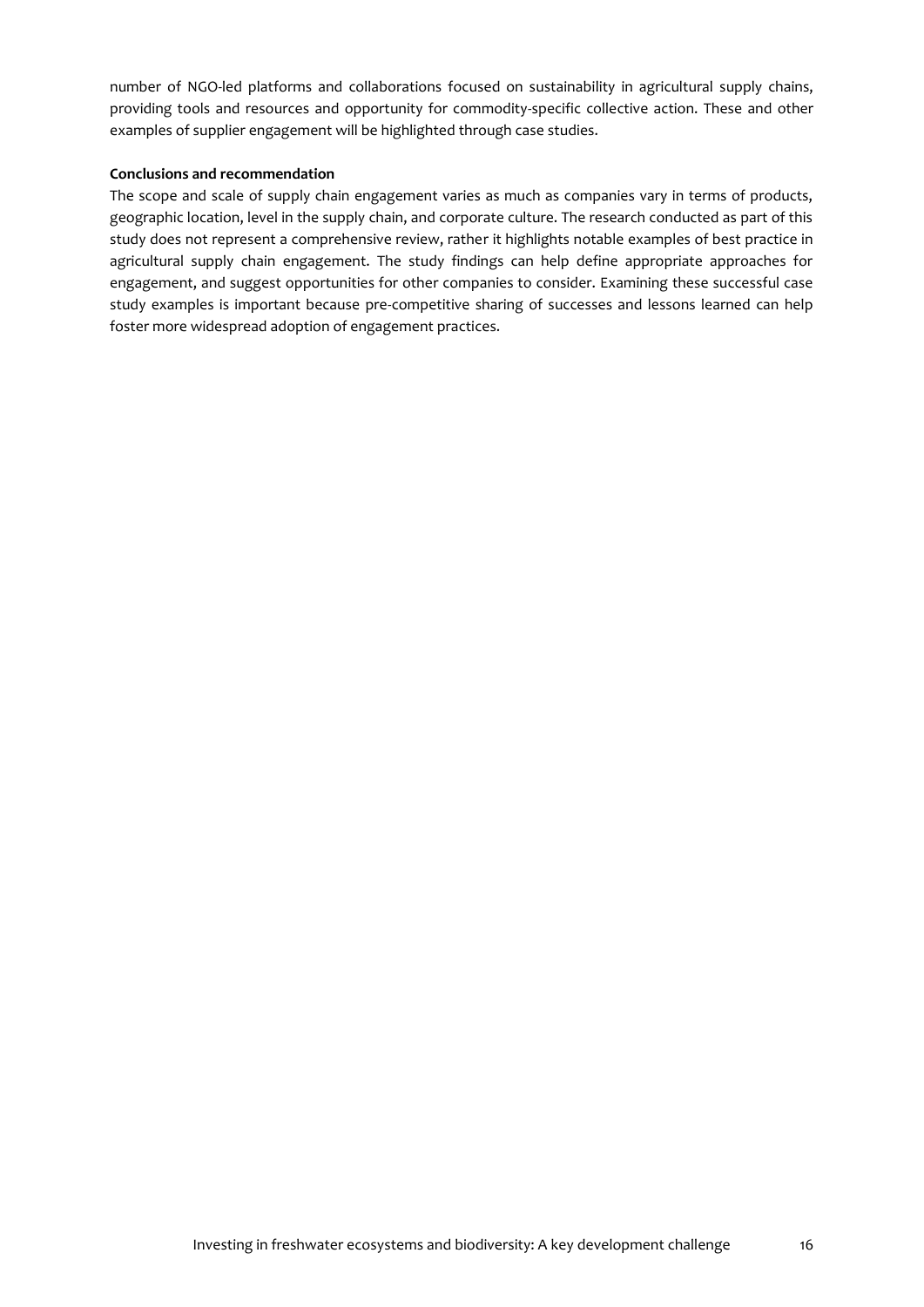# <span id="page-16-0"></span>**Understanding freshwater biodiversity and aquatic systems threats for enhanced decision-making**



Presenting Author:

Mr. Leonardo Viana, Conservation International, United States

Co-Authors: Ms. Artemis Kostareli, IPIECA, United Kingdom Ms. Jennifer Michael, chevron, United States

# **Keywords**

industry, biodiversity, ecosystems, water management, stewardship

# **Highlights**

Demonstrate the Integrated Biodiversity Assessment Tool (IBAT) freshwater functionality and explain how it can be used by industrial and development projects to evaluate site level freshwater biodiversity risks and understand species' threats at a watershed scale.

Share case studies that will show how IBAT application has improved conservation outcomes, protected ecosystems.

# **Introduction and objectives**

This seminar will demonstrate application of the Integrated Biodiversity Assessment Tool (IBAT) fresh water functionality. This functionality enables users including industry, governments, conservation organizations, and academics, to screen for existing stressors to freshwater biodiversity and ecosystems in a watershed. This information is critical to making enhanced environmental management decisions to protect ecosystems and improving conservation outcomes through protection of sensitive ecological areas. Additional objectives include:

- Promote broader uptake of the IBAT as a tool that helps better inform decision-making with respect to sensitive ecological resources management.
- Share best practices and learnings from collaborative industry and NGO engagement.

# **Methodology approach**

Recently, the IUCN Red List of Threatened Species data was transferred to a new sub-basin system (HydroBASINS) allowing IBAT queries on freshwater species from upstream and downstream of a site of interest, providing better understanding of threats and impacts that radiate out from point sources over large distances.Pilot applications of the enhanced IBAT functionality were conducted at three global Chevron locations. The output was refined based on the pilots' lessons learned. This tool is the result of a Chevron and Conservation International collaboration, focused on advancing science, tools and practices for managing ecological and social risks in development projects.

# **Analysis and results**

IBAT can be used to identify threats to freshwater ecosystems, informing management decisions by industry, governments, NGOs and others. The technical enhancements in the IBAT tool added functionality for users to be able to receive a report that:

- Has HydroBASINS as the data base layer
- Shows species upstream and downstream according to a project site
- Presents the IUCN Red List categories
- Allows users to select any distance from a site they chose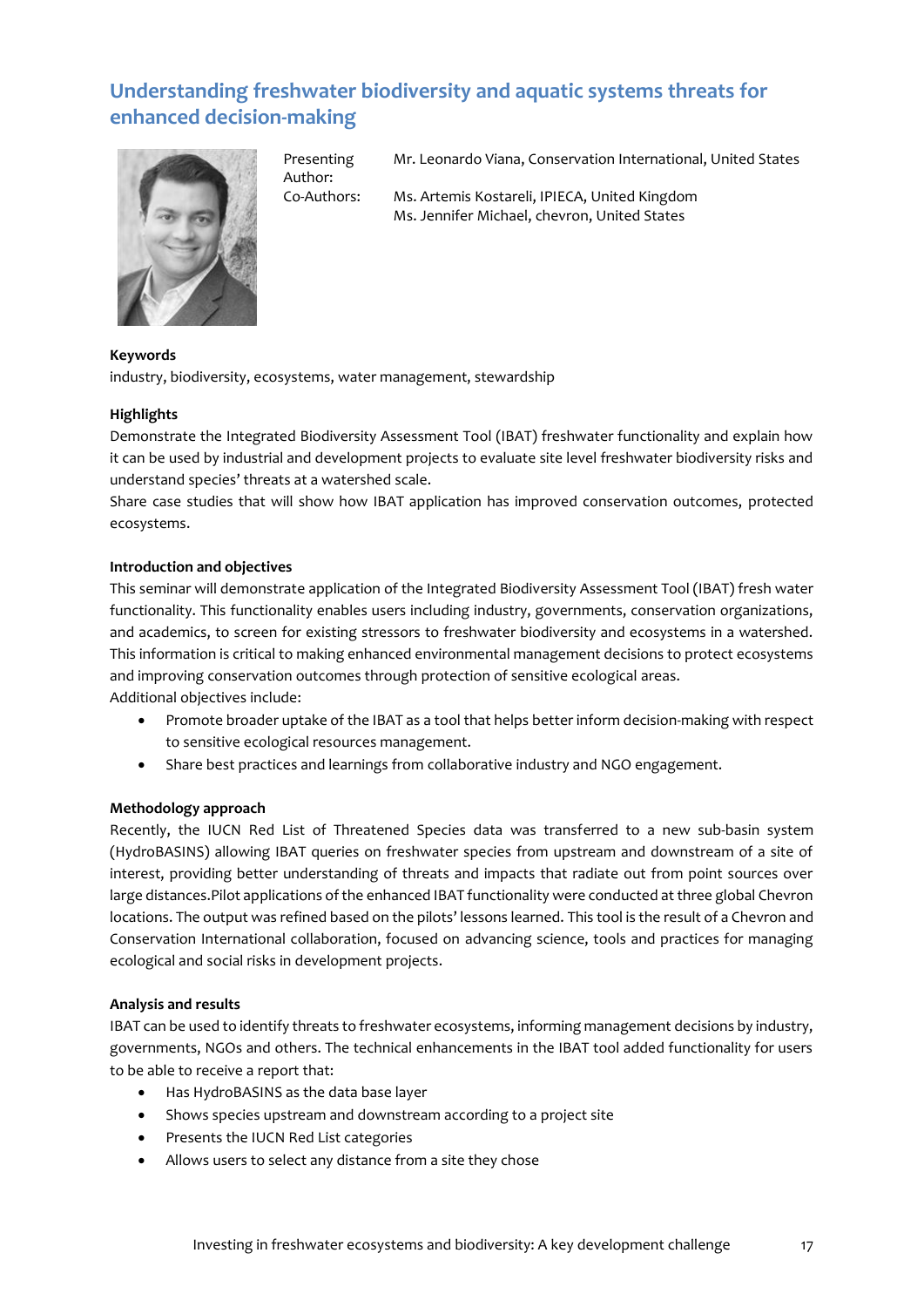• Species results can be presented according to basin with the option to have results displayed either separately, by basin, cumulatively for the entire system.

# **Conclusions and recommendation**

International Oil Companies (IOCs) including Chevron and BP have used this tool in early project assessments and will share learnings from pilots.

Key findings included:

- The collaboration between end users (IOCs), data providers (IUCN) and NGO's (CI) resulted in functional enhancement of the tool aiding in decision making for mitigation actions.
- Transparency of data origination, which enables users to determine the need for additional baseline studies
- The information from the list of threatened species from IUCN Red List, provided important insight on biodiversity and ecosystems risks at the watershed level
- Supplemental data (experts' opinion) is important to validate findings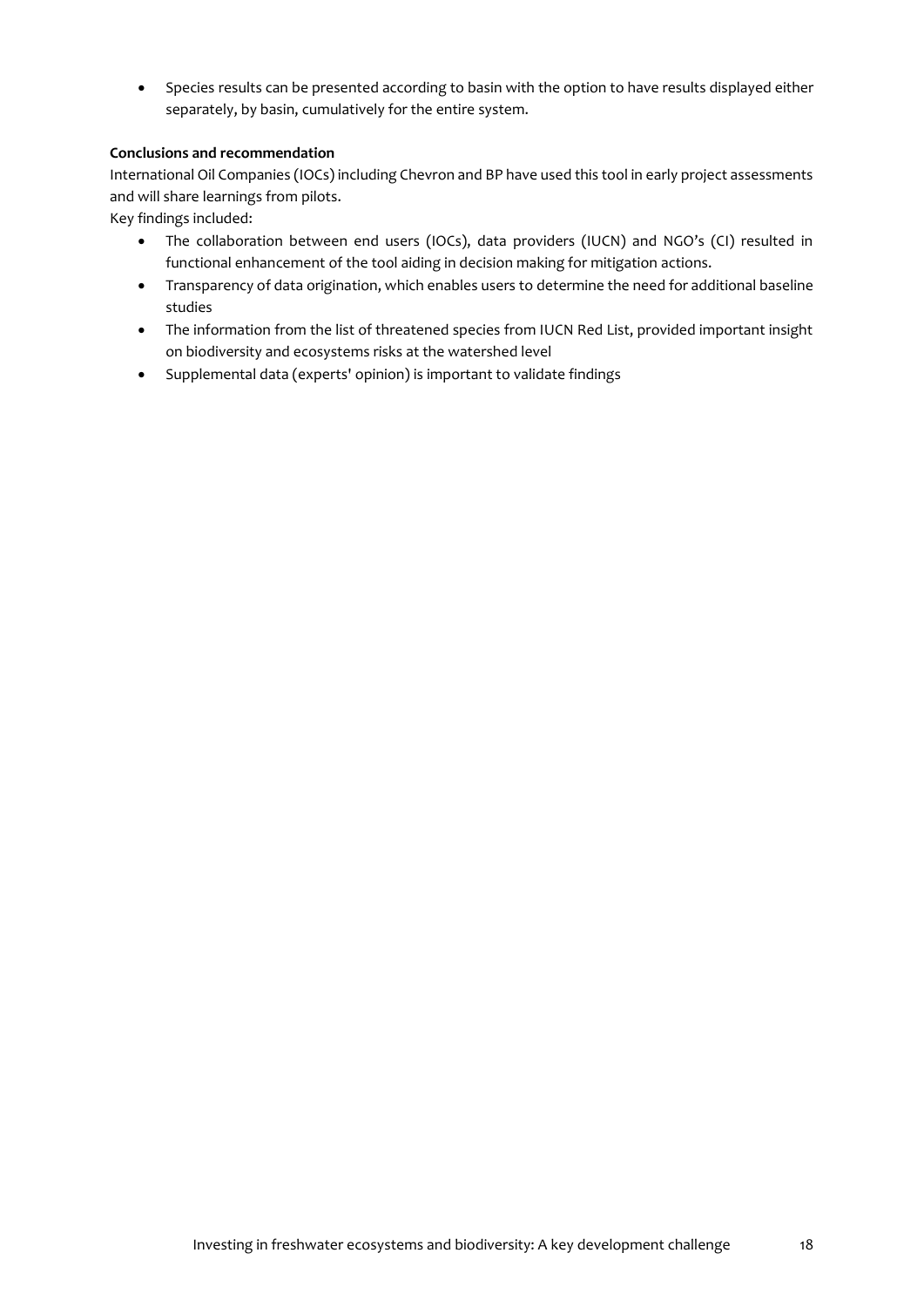# <span id="page-18-0"></span>**Water community providers, ecosystems and adaptation in rural Central America**



Presenting Author: Co-Authors:

Dr. Roger Madrigal-Ballestero, EfD/CATIE, Costa Rica

# **Keywords**

Development, watersheds, ecosystem services, pricing, ecosystem-based adaptation

# **Highlights**

- The performance of most water community providers in rural Central America is deficient and hinders development, particularly in drought prone areas
- Ecosystems services condition water delivery and adaptive capacity to climate change and variability
- Governance and financial aspects are critical to ecosystems restoration and improvement of performance of water providers

# **Introduction and objectives**

Despite successful improvements in drinking water access, safe water is still not easily accessible to many households in poor and rural areas of Central America. Community-based drinking water organizations (CWO) are the most important providers in these regions. However, their performance do not contribute to foster development and adaptation to climate change. Degradation in ecosystems, poor governance and financial burdens limit the capacities of CWO to contribute to human well-being. We use primary data collected from CWO located in poor regions of Guatemala, Nicaragua and Costa Rica to assess these factors and discuss policy options for improvement.

# **Methodology approach**

We carried out statistical analysis of survey-based and GIS data, collected from 160 water community organizations and 7,000 households located in the driest regions of Guatemala, Nicaragua and Costa Rica. We use primary data on the governance of CWO (e.g. rules, financial characteristics, human capital of the water board, relationship with external actors, performance indicators), water use at the household level and ecosystem variables (e.g. land uses, temperature, precipitation). We fully considered the effect of climatic and environmental variables on performance of CWO and the emergence of certain institutional features of CWO.

# **Analysis and results**

The vast majority of literature on the performance of CWO largely ignores the effect of ecosystem services, coupled with governance, on performance. Our results constitutes a pioneer effort to bridge this gap. We found that differences in ecosystem attributes affect water treatment costs of CWO and coping strategies with droughts at the household level. On the other hand, controlling water demand is critical for preparedness against droughts. For this, one of the most important strategies a CWO should take is adopting volumetric pricing. Nevertheless, setting the incentives and overcoming obstacles that limit this critical change is necessary to scale up results. Promoting the financial health of CWO through improved costrecovery practices is another important low-regret solution for building drought preparedness. Adaptation to drier conditions will need substantial modifications in physical infrastructure as well as green investments on watersheds, which requires large amounts of capital. Since most CWO are not capable of funding these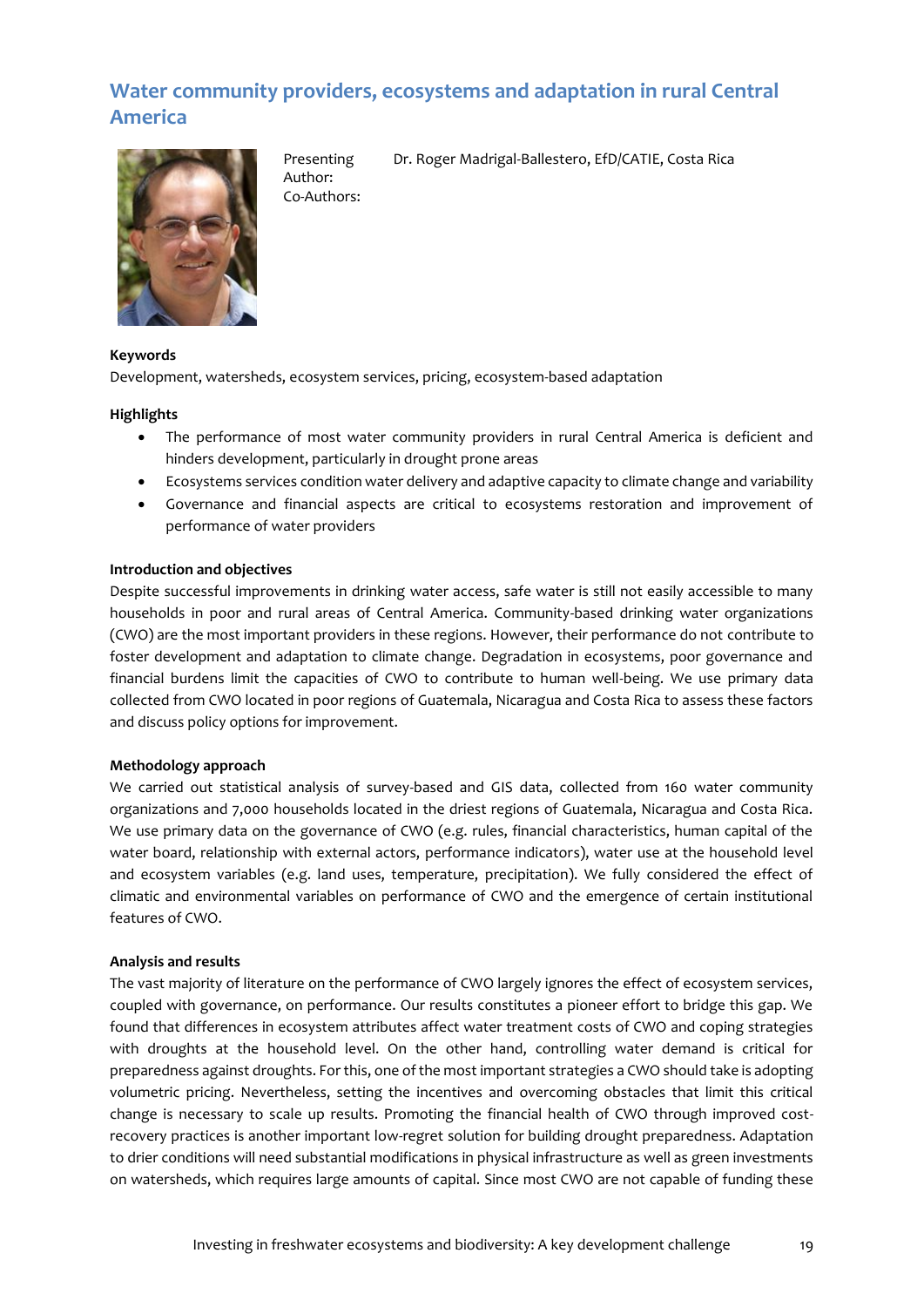investments, governments and other key stakeholders should promote sounding financial policies to support these organizations but without undermining local incentives to contribute.

# **Conclusions and recommendation**

The vulnerabilities of CWO to climatic and non-climatic threats are intrinsically associated to deterioration of critical ecosystems, poor governance structures and lack of financial resources. Under these conditions, millions of people in rural Central America suffer from unreliable water services affecting their quality of life and development opportunities. Hence, the implementation of low-regret adaptation measures could be an effective strategy to respond simultaneously to generic threats to water provision and to the longstanding development needs. These options include investments in restoration and conservation of essential functions of ecosystems as well as strengthening of local institutions.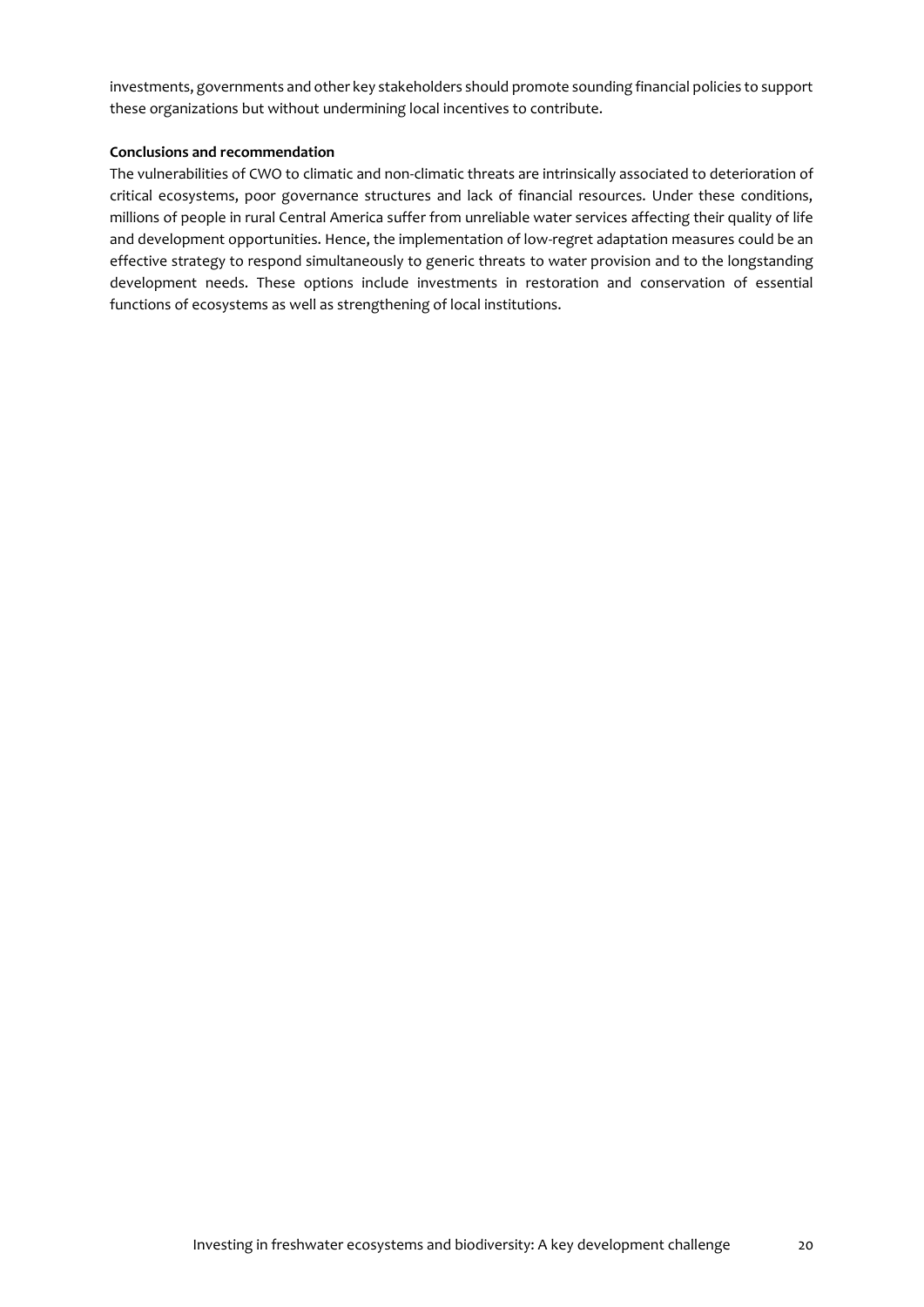# <span id="page-20-0"></span>**Wetworking: A participatory network for wetland conservation**



Presenting Author: Co-Authors:

Prof. Deepthi Wickramasinghe, University of Colombo, Sri Lanka

#### **Keywords**

Networking for conservation, sustainable partnerships, wetlands

#### **Highlights**

This project addresses the vital need of networking and developing sustainable partnerships among diverse stakeholder groups in conservation of wetlands.

### **Introduction and objectives**

Wetlands provide significant economic, social and cultural benefits. Despite all the services they provide wetlands worldwide continue to face many pressures from human activities, and Sri Lanka is no exception. The current programme focuses on the Bolgoda which is the largest natural freshwater lake in the country. Bolgoda wetland is tightly linked with the lives of the communities of the area and hence diverse community / ecosystem interactions exist. One key challenge in conservation management of this ecosystem is the essential need of multi stakeholder approach for collective decision making and action.

#### **Methodology approach**

Recognizing the urgent need for conserving this ecosystem and the importance of integrated actions, Sri Lanka Water Partnership initiated 'a network' and took a leading role in enhancing efforts to conserve the Bolgoda wetland in active collaboration with different

- a) Government sector/ Central Regulators- relevant Divisional Secretariats and Central Environmental Authority, Sri Lanka Land Reclamation and Developmental Corporation
- b) Local government (Decentralized regulatory function at local level)
- c) School children and teachers
- d) Community organizations- NGOs and CBOs in the Bolgoda catchment

All parties were provided a common platform to meet and discuss the issues, challenges and the way forward.

# **Analysis and results**

Most significant outcomes of the 'wetwork' – networking for conserving the Bolgoda wetland include, but not limiting to the following:

- a) Establishing the links between the regulators/ local government members and community organizations and facilitating discussion on several critical issues
- b) Establishment of six new community environmental organizations at the grass root level to protect Bolgoda and getting them registered under the
- c) Facilitating community reporting of environmental Issues relating to the wetland to the regulator with written reports on pollution and habitat degradation with photographs as evidence
- d) Development of a newsletter with the articles, poems, news items etc submitted by the school children which was then distributed among the schools of the area
- e) Development of booklets and posters in local languages for awareness raising
- f) Initiation of a research group including university researchers and youth groups.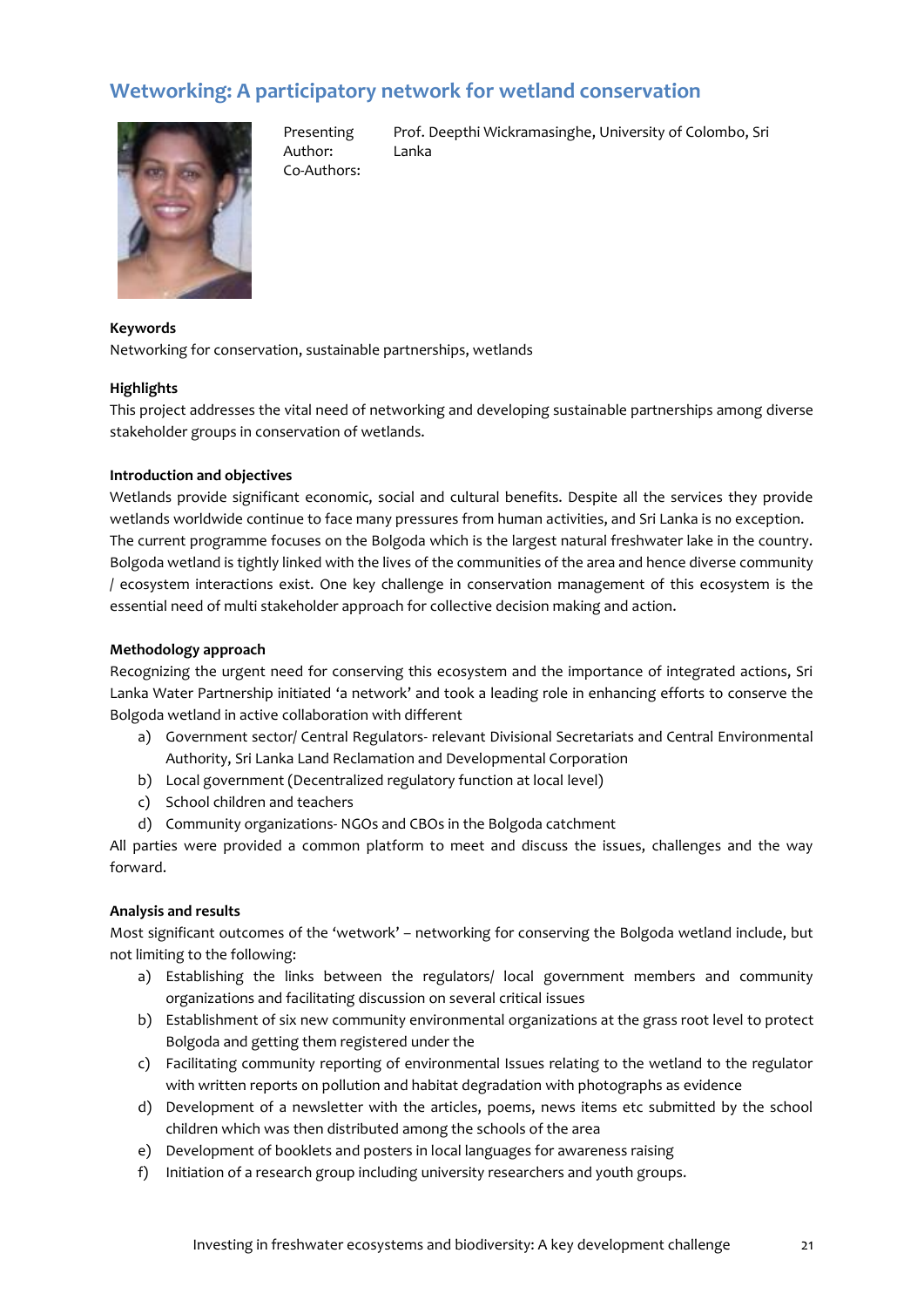g) Initiation of links between the regulators and the private sector under their corporate social responsibility programmes targeting integrated conservation measures

# **Conclusions and recommendation**

In this project have demonstrated some measurable benefits of 'wetwork' network which has established sustainable partnerships in conserving Bolgoda wetland ecosystem. The network served to bring together stakeholders across many disciplines and backgrounds to share views and ideas while learning from each other and forging new collaborations. The preset project could be a good example of working together of diverse groups towards common objectives of conservation and sustainable development.